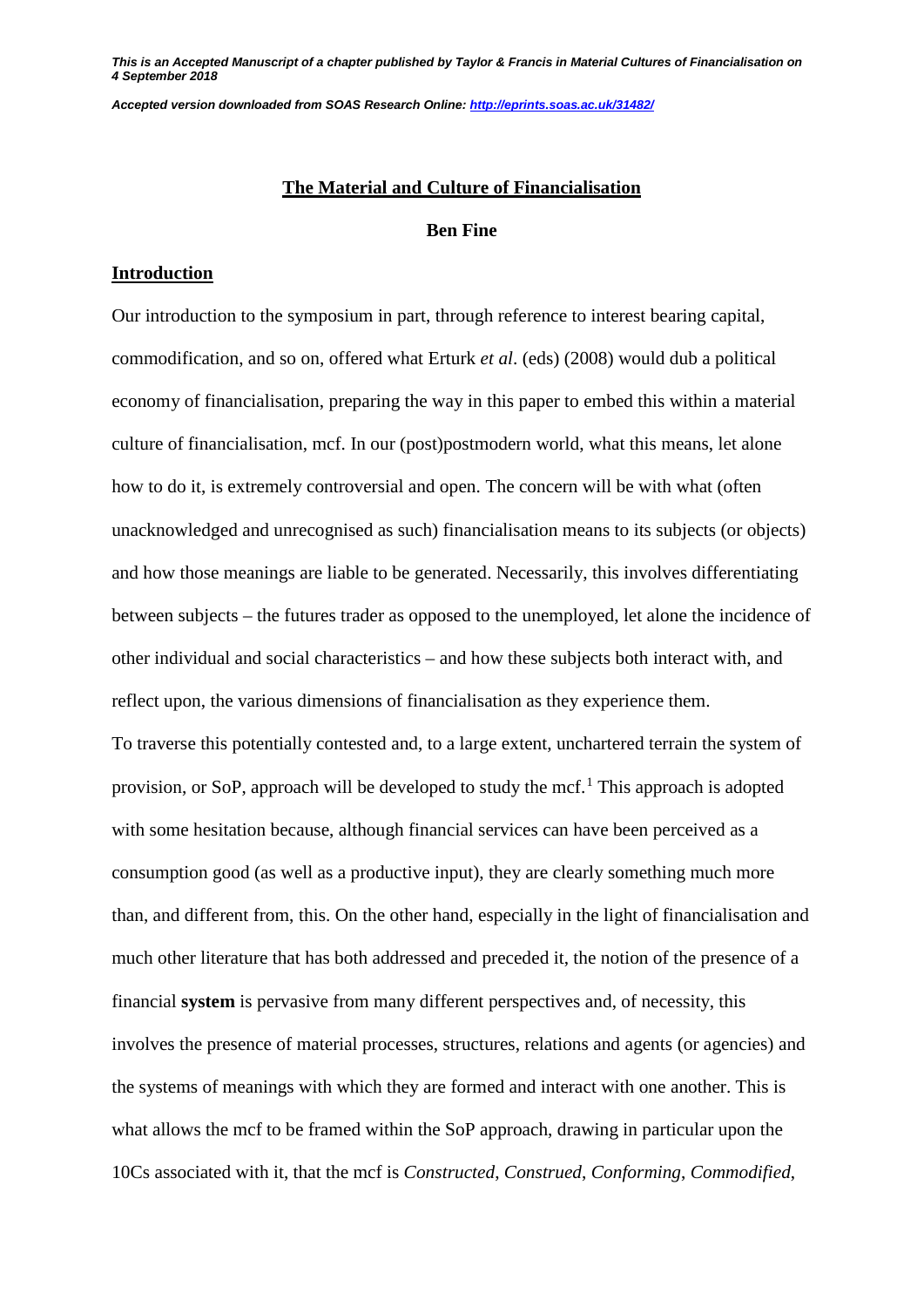*Contextual*, *Contradictory*, *Closed*, *Contested*, *Collective*, and *Chaotic*, (Bayliss *et al*. this issue). Given the origins of the SoP approach, some parallels will usefully be drawn between mcf and the material culture of consumption, particularly food, although not addressing the financialisation of food itself.<sup>[2](#page-19-1)</sup> Significantly, despite the weight of financialisation of food, its impact upon food's material culture, what we consume and what it means to us, seems distant if not negligible and unknown – at least until we start to look at, for example, systemic levels of malnutrition and obesity. In this respect, as will become apparent, there are considerable resonances with the mcf. By use of the 10Cs, the diverse pathways, by which the Foucauldian governance of the financialisation of everyday life prevails, can be fully confronted.

### **From SoP to finance**

The SoP approach to the material culture of consumption can be presented by taking Haug's (1986) notion of "aesthetic illusion" as critical point of departure. Haug suggests that capitalist production degrades commodities as a means of cheapening them, and they can only be successfully sold by compensating for this degradation (and adulteration)<sup>[3](#page-19-2)</sup> by endowing them with meanings (and hence enhanced use value and appeal) through advertising that, for him in particular, deploys the persuasive powers of sexuality. This approach, however, suffers a number of deficiencies: production may become of higher not lower quality (through changes in processes, products and ingredients); advertising and sexuality are not the only, even major, determinants in bridging the putative aesthetic illusion; and, most important, how are the two sides of the aesthetic illusion (commodity as is relative to commodity as perceived) generated, reproduced and/or transformed and bridged as far as the consumer is concerned. In this respect, the aesthetic illusion can itself be seen to be illusory as it dissolves into investigating the meanings of consumption directly through its constituent determinants rather than indirectly through how it was previously and subsequently understood (and experienced) in light of change in provisioning. In other words,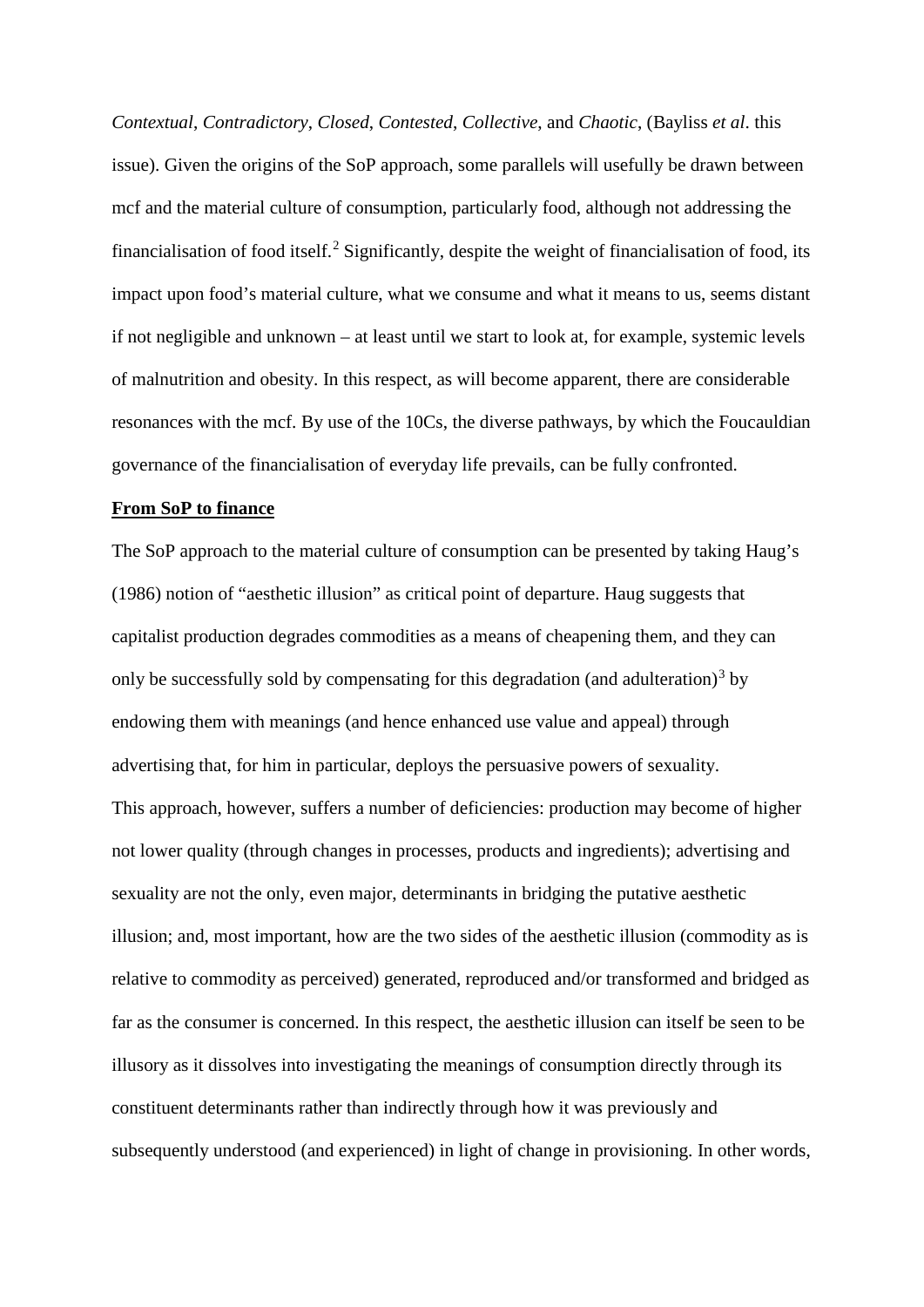there is no possibility of bridging the gap spanned by the aesthetic illusion without knowing where the two sides are –which themselves shift – and how they are (re)formed. So the commodity as is and as understood might just as well be addressed directly without reference to the aesthetic illusion.

The question is how. And, here at least, the aesthetic illusion offers some guidance in having pointed in a limited way to the ensemble of factors (if illegitimately confined to product degradation and sexualised advertising) that comprise the material practices and experiences that underpin the meaning of the consumed to the consumer. Furthermore, and this is characteristic of commodity consumption, $4$  those experiences and meanings are of two types – those that precede purchase (from which the consumer is essentially absented with minor, possibly exaggerated, exceptions in case of "custom built", relevant for personal financial plans, or the more general notion of trickle effects of consumer sovereignty) and those that follow it (although there are cycles of consumption and production). Significantly, there is some case to be made for an aesthetic illusion attached to finance as, especially with misselling, financial products are presented as other than they are, together with varieties of powers of persuasion (if not, generally, sexuality as opposed to less risky markers of security and reward, around the home, family and life choices such as fertility and retirement, for example).

In short, it is imperative to construct an understanding of financialisation and its material culture, or cultures, in tandem and balance with one another. Even for performativity, which emphasises the role of economists in making (financial) markets rather than vice-versa, and its most developed illustration, the Black-Scholes model as examined by McKenzie (2008), it is questionable whether financialisation would have failed to progress without the, arguably more important, pressures to liberalise financial markets (Fine 2016). For financialisation has witnessed the geographical, or internationalised, expansion of financial markets both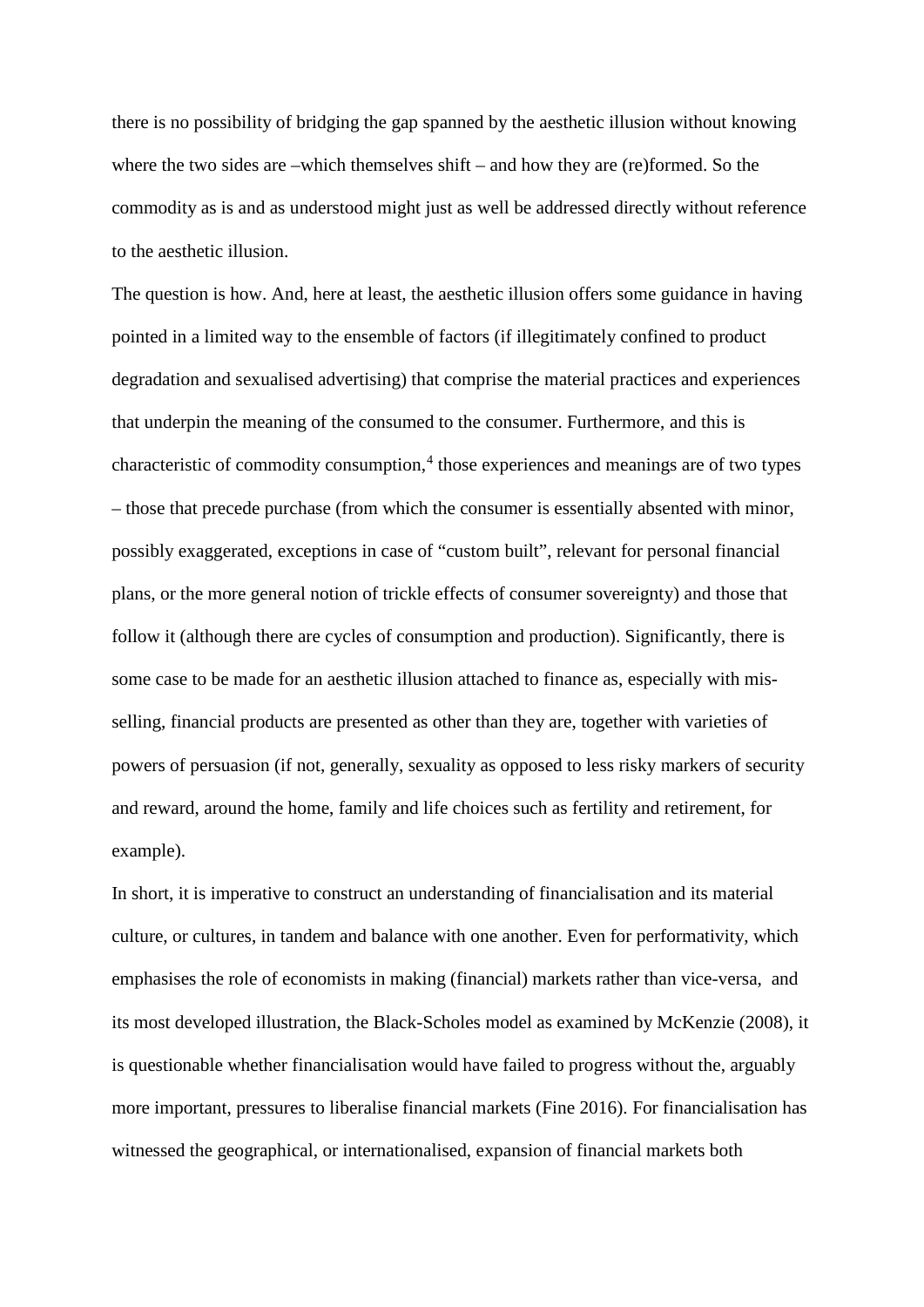nationally and internationally, with such activity breaching a rather different boundary by being reinterpreted as constituting a contribution to GDP as opposed to mere transfers of income.[5](#page-19-4) This is much more reflected than precipitated in the reconstruction of finance in the economics literature. And it is telling just how narrow has been the scope of application of the performativity thesis given the range and impact of financial markets involved.

# **MCF is** *Constructed* **and** *Construed*

More specifically, in contrast to performativity's emphasis on how economics makes the economy (and hence financialisation), the SoP approach to the material culture (of consumption) proceeds by reference to 10 characteristics, known as the 10Cs. And these will be applied here to the financial system (and financialisation). First, the financial system is *Constructed* (and reconstructed) through its material practices.<sup>[6](#page-19-5)</sup> By this is understood not simply nor primarily the self-reflection upon the meanings attached to financialisation by financial subjects themselves. Rather how those meanings emerge depends upon the workings of the financial system itself as these evolve, impact and induce response in thought and deed. Such an approach is deemed essential because of the presumption (significantly, denied by performativity) that capitalism (and its associated financial system and financialisation) incorporate relations, structures and processes, within or against which agents must themselves react. This is not to suggest absence of independent agency only to situate it systemically, with different approaches to this displaying differences of emphasis, methods and theories around corresponding modes of interaction.<sup>[7](#page-19-6)</sup>

Second, though, financial systems are *Construed*. Just as the consumer can be cynical about the sexuality deployed to promote (degraded) goods, so those engaging with the financial system do not necessarily accept the wisdoms or otherwise that it conveys deliberately or otherwise. Whatever the sources of experience and knowledge, these are reflected upon to a greater or lesser extent, and reacted to, or against, rather than simply received passively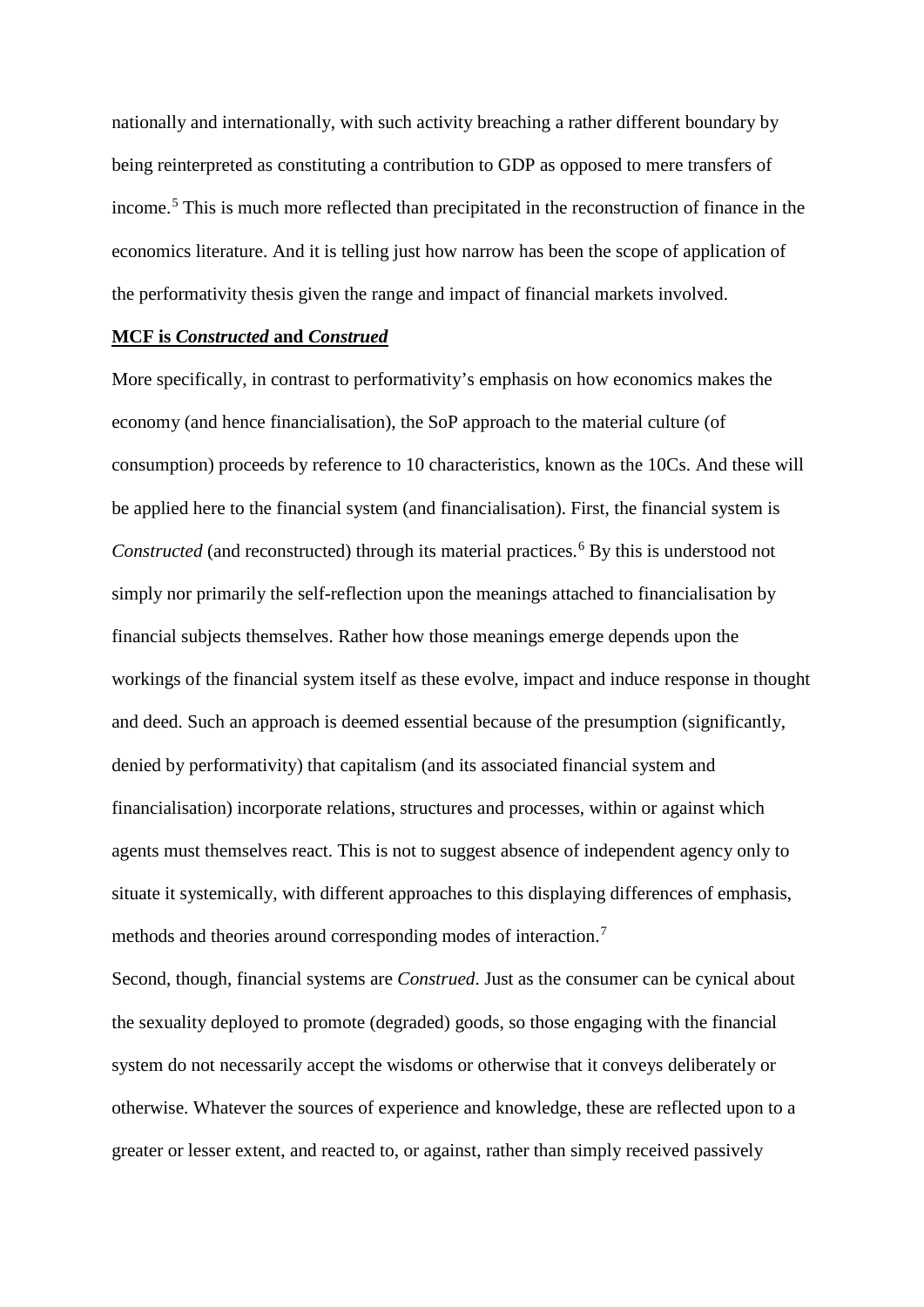(which would also beg the question of who created the meanings that are being conveyed alongside financial dealings). Cook *et al.* (2009), for example, ask homeowners to construe mortgaging in terms of animal-types. And, for Payne (2012), the right to buy a home is seen as an attempt to induce the culture of neoliberal consumer, see also (Robertson this issue). This conditioned construal of financialisation can be taken further and, once again, comparisons with consumer (or, more exactly food) culture is telling not least by reference to Fischler's (1988) 'omnivore's paradox' as critical point of departure. He suggests that, because we can eat anything, we run the risk of poisoning contingent upon our knowledge of food. But, he argues, our knowledge, and its attachment to potential harm or distaste (think horse meat), has been increasingly undermined by detachment from food's production, a consequence of (global) commodification bringing physical as well as knowledge distance from the sources of our diets in processes of production and distribution. As argued by Fine (1993 and 1998), however, by reference to what he terms the "diet paradox", our knowledge of the food is considerably greater in many respects than of our directly producing and consuming peasant ancestors if such they were. This is because direct knowledge and experience of production (and processing, wholesaling and retailing) are not the only sources of knowledge in general and of these elements in particular. Indeed, our current common knowledge of nutritional properties of foods did not exist as such in olden times, however nostalgically viewed.

But this does not mean that we organise our eating habits around such knowledge in the sense that we have a healthy diet that we target. Such is the rationale for posing the 'diet' in place of the 'omnivore's paradox since, whilst everyone does have a diet ex post, it is not necessarily determined as such by ex ante intentions. Nor does it make sense to understand the determinants of diet by more or less deviation from what is constructed and construed to be ideal in healthy eating advice even if this does have some, not necessarily positive,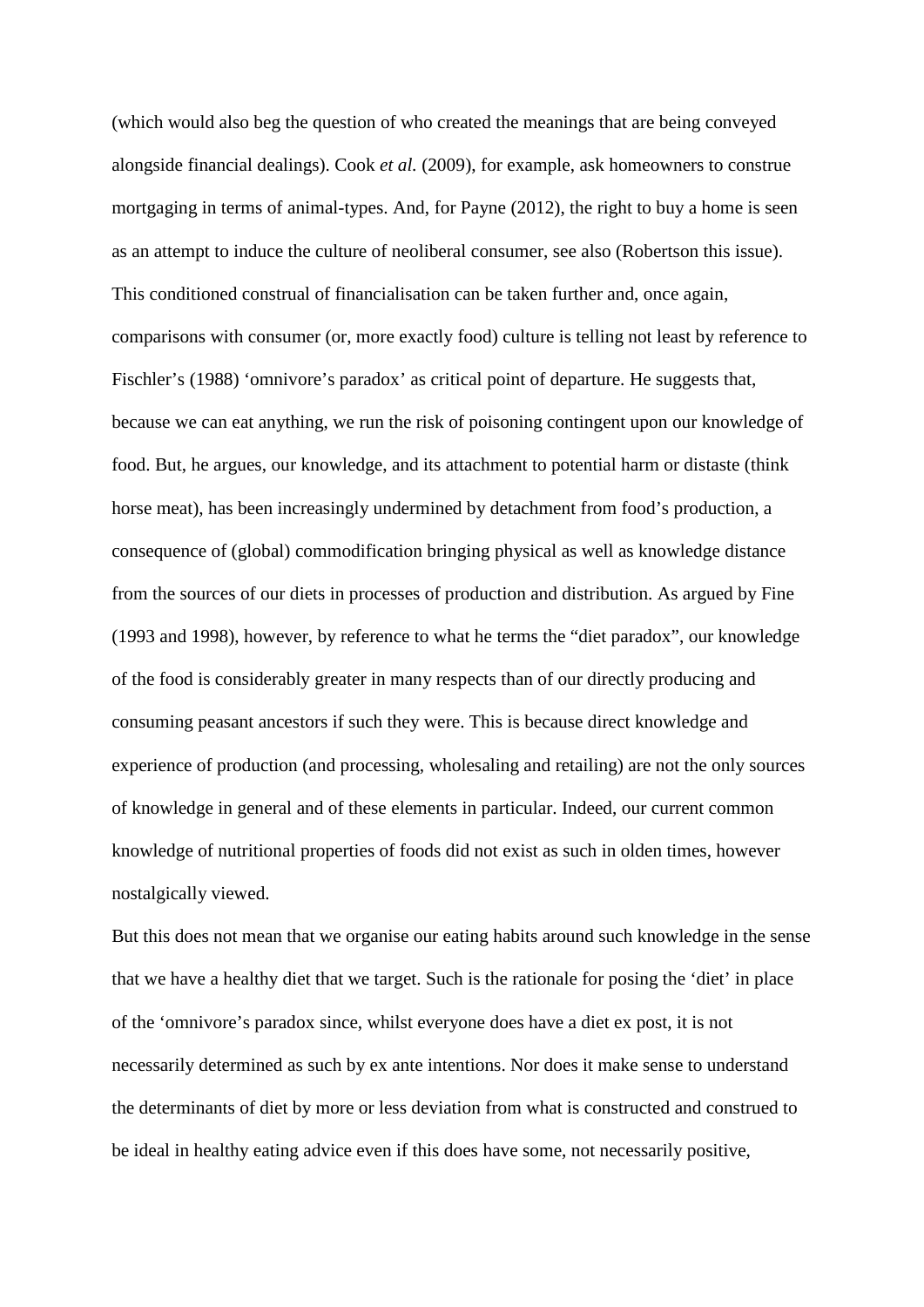influence. Further, how our knowledge and meanings of food are generated remains to be explored (as descriptors like fair trade, organic, natural, and so on, are themselves constructed and construed as much by factors other than the physical properties of the foods themselves and how they are provided).

In case of financialisation, however, we are endowed with parallel paradoxes as for food, not least concerning our knowledges of finance. Despite the limited presence of immediate physical properties as such in monetary relations (as they are performed by a paper or even electronic service in many instances), there is the presence of both omnivore's (displaced ignorance) and diet (multiple sources of knowledge) paradoxes with finance. To a large extent, other than in a token way with the minor resurgence of behavioural economics in the wake of the crisis, such absence of knowledge has been overlooked by mainstream economics (and much heterodoxy) or reduced to imperfect information or uncertainty. This follows from the presumption of the rational, optimising individual, subject only to budget and informational constraints, or otherwise deviant from rationality as exception to the norm. In this imaginary world of the efficient market hypothesis for financial markets, the omnivore's paradox simply disappears with optimal use of information subject to costs of gaining it

However, outside of the confines of orthodox economics, and in more or less explicit response to financialisation, the literature has pointed to the limits in knowledge that are attached to finance. The omnivore's paradox applies much more to finance than to food and much the same if not more is true of the diet paradox. Finlayson (2009: 402) suggests that, 'there has been a reduction of the distance between high finance and everyday life, a lowering of the barriers between global banking and household finance'. But, to the contrary, our distance in knowledge of finance, despite what may or may not be its physical proximity on a daily basis, is considerable, far more distant than our knowledge of agriculture, etc, if such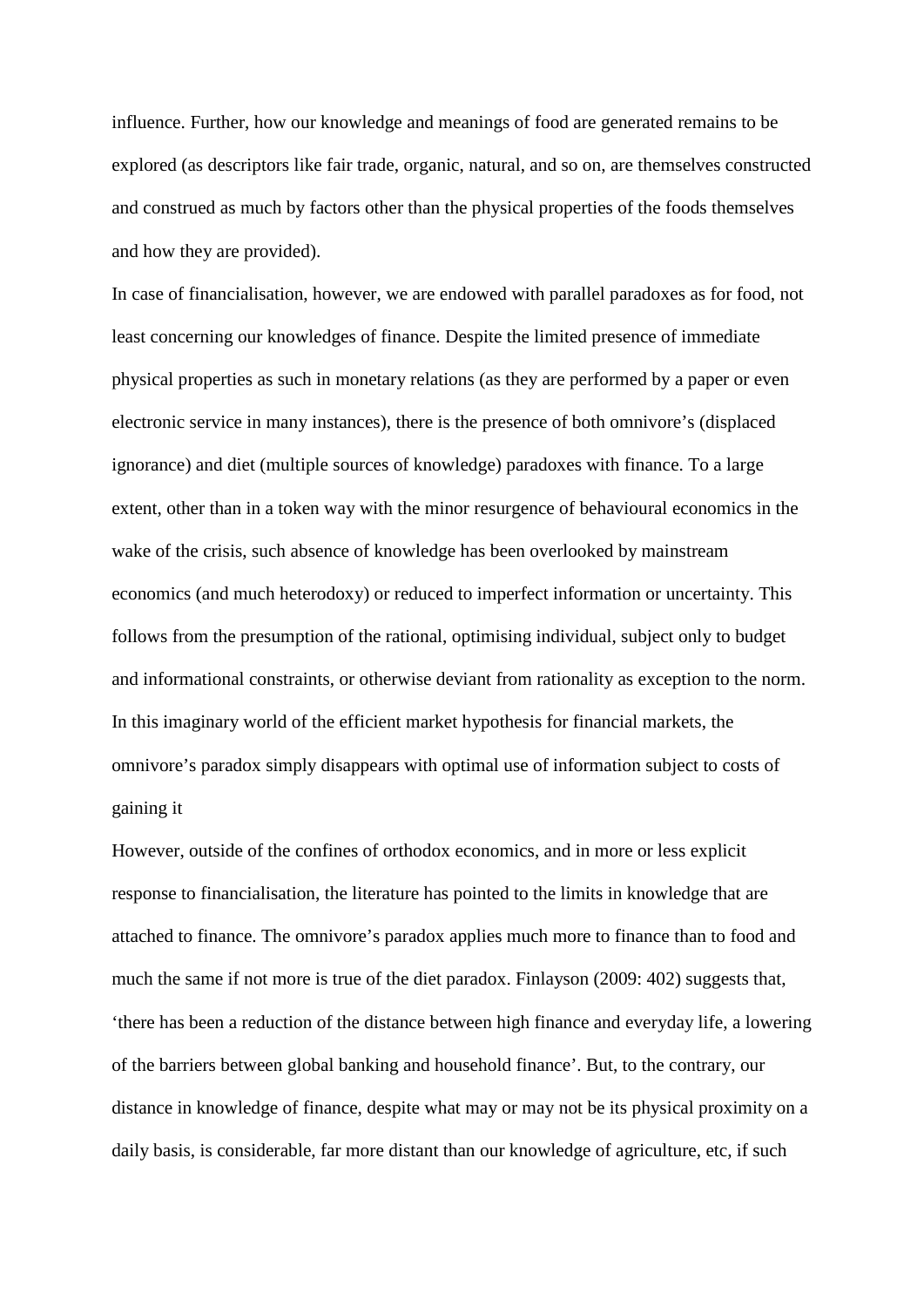comparisons are meaningful. As Langley (2008: 3) puts it, 'the majority of mortgagors, credit card holders, and other borrowers seem unaware that claims on their future repayments, and the risks on their non-payment, are presently packaged and traded in the capital markets.' Further, as suggested above, the diet paradox's denial of a healthy diet around which consumers organise their eating habits applies equally to finance, not least by analogy with (optimisation around) the (household) budget constraint. The budget constraint is in a sense unavoidable. But this does not imply that households organise their finances around their budget constraint, consciously or otherwise, just as consumers do not target a healthy diet (and, if they do, the evidence is that they have failed miserably given rising levels of obesity to epidemic proportions). This is not to say that a healthy budget (like a healthy diet) plays no role in financial affairs (what we eat), only that it is not the only nor necessarily the primary consideration or driving force behind behaviour and meanings. Nonetheless, of course, that the budget constraints (or dietary norms) do exist and that, as a matter of tautology, behaviour revolves around some ideal optimal financial arrangements to a greater or lesser extent, can lead to the delusion that targeting such optimality is how behaviour is determined. Why this might or might not be accomplished can then be taken to be what has to be explained (and as abnormal and irrational, even deviant and pathological, if excessive). Such is the analytical take on campaigns to improve behaviour, financial or dietary, by improving knowledge as with campaigns for the promotion of financial literacy and healthy eating, respectively.<sup>[8](#page-19-7)</sup> Moreover, such false conceptualisations of how households manage their financial affairs are compounded when they are projected to those of the nation as if household, rationalising austerity through balancing the books or 'handbag economics' in the terminology of Mellor's (2016: 136/7) critique, if falsely presuming the transparency, as opposed to the opacity, of how government can create public money free of debt, albeit to use it support private debt –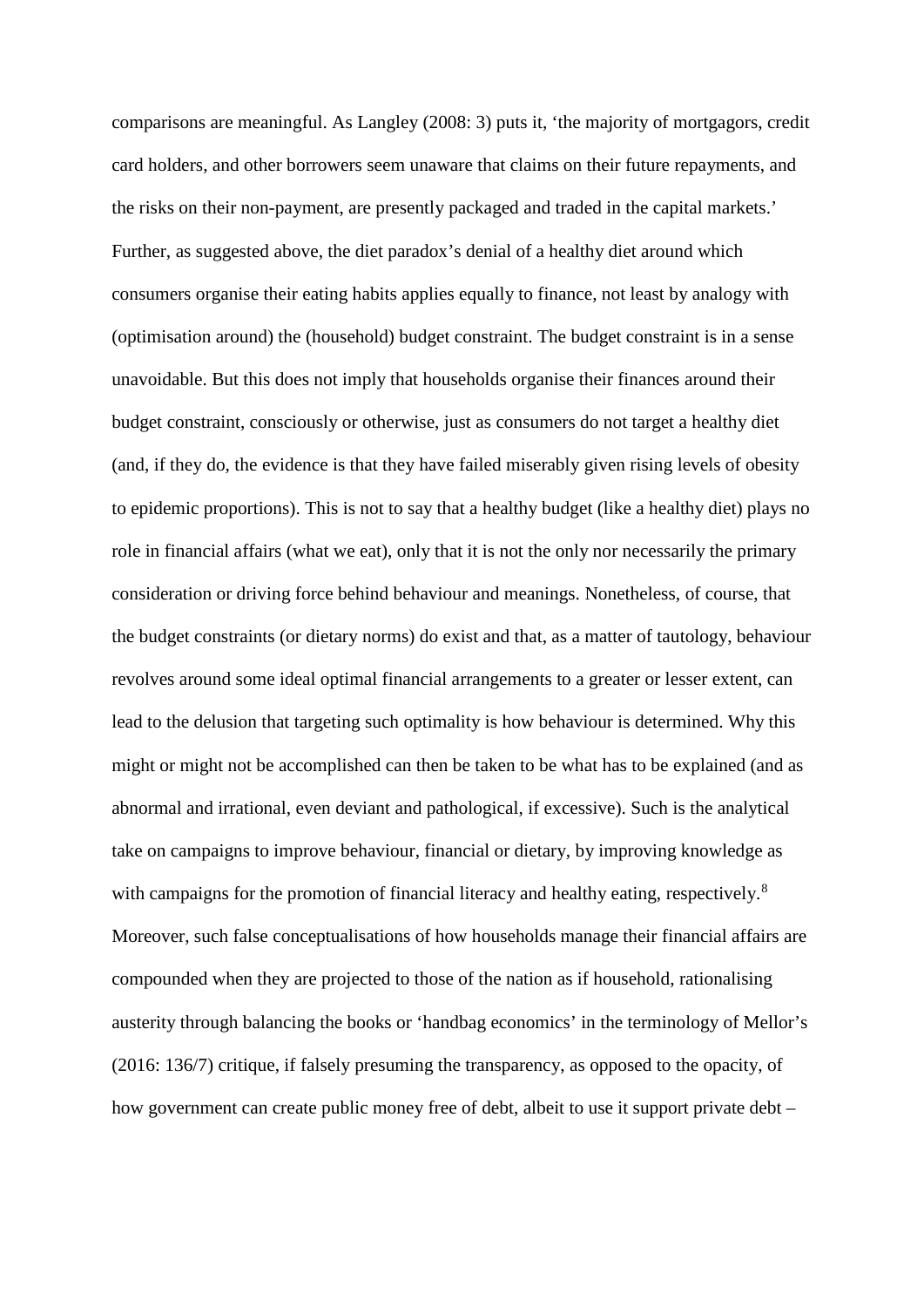'Quantitative easing made transparent the ability of public monetary authorities to create public currency free of debt … it has replaced possibly toxic loans with good public money'. What, however, underpins the construal of finance is not that finance is unknown but that it is unknowable. This has been most forcibly put by Engelen *et al.* (2012: 366). For them:<sup>[9](#page-19-8)</sup>

Our first claim is that finance is now technically ungovernable, so that any attempt to restore finance to some kind of equilibrium or balance is futile because instability is written into its DNA. We make this case by arguing that financial innovation takes the form of bricolage which has had four key consequences - the growth of volume, complexity, opacity and interconnectedness. With bricolage, restorative regulation ceases to be an external constraint and becomes an input for future financial improvisation by creative bricoleurs.

Further, in the context of the limitations on the knowledge to govern finance, Haldane has proven a significant, and particularly well-placed, commentator.<sup>[10](#page-20-0)</sup> He reports that Basel I at 30 pages in 1998, went to 347 pages in Basel II in 2004, and stood at 616 pages with Basel III in 2010. For the USA, the Glass-Steagall Act in 1993 took just 37 pages compared to the 848 pages of the Dodd-Frank Act of 2010 (with 400 bits of detailed rules for regulatory agencies), with a further 8,843 pages for the rulebook in covering just one third of the rules involved. Even more striking is the (employment) burden of financial regulation with one UK regulator for 11,000 financial sector employees in 1980 compared to one for every 300 today, with less than 100 increasing to over 3,000 regulatory employees involved. By the same token, in the USA, with 18,500 regulatory employees for finance, this suffices to provide three regulators for each US bank. On the other hand, demands on UK banks to meet reporting requirements have gone from 150 entries in regulatory returns to 7,500 items of data, with new European rules possibly requiring a total of over 30,000 entries over 60 different forms. Just to meet Basel III compliance over 350 European banks is estimated to support 70,000 new jobs.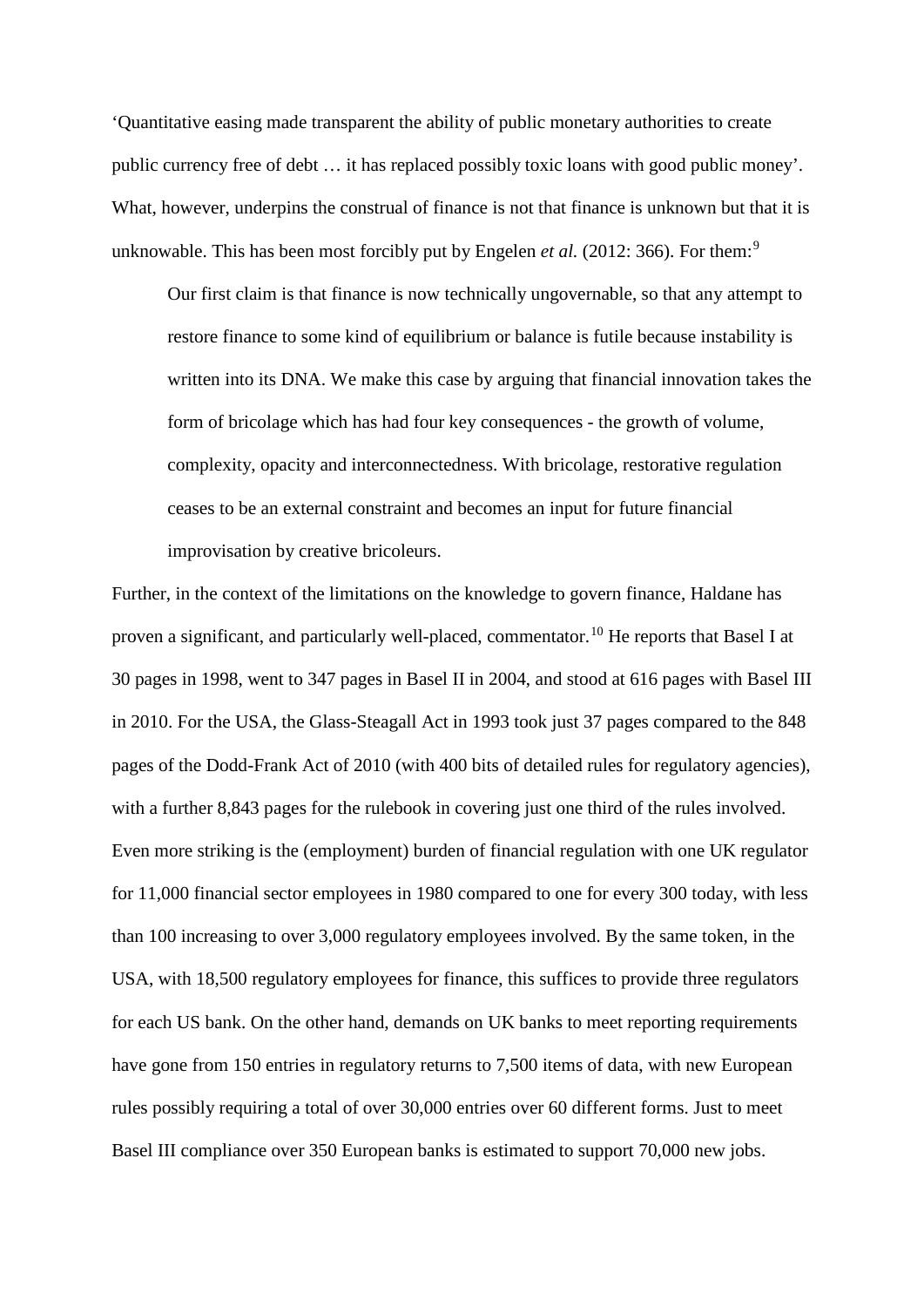Three points emerge from these observations. One is that the knowledge displayed by Haldane is almost certainly a cause for shock, even disbelief, against the presumption that finance has been too loosely regulated and is in need of more and tighter regulation. Second, Haldane is suggesting that finance is, indeed, more or less unknowable, and regulation should be designed accordingly, unless the wood be missed for the trees.<sup>[11](#page-20-1)</sup> Third is the sheer weight of resources being dedicated to regulation that might, alongside those used to buttress the ailing financial system as well as those lost due to its crisis, equally come as a profound shock to those supporting, let alone opposing, what is supposedly a laissez-faire source of market efficiency.

It is worth speculating what would be the reaction of households to such knowledge, if it were made available to them on a sustained basis, bearing in mind just how quickly if not completely the antipathy to finance rose and dissipated with the crisis (with its own fortunes, and rewards, following a parallel trajectory only more sharply so). It is also important to tease out why such knowledge remains distant. Here, the treatment of the crisis in the media is crucial (Happer, this issue).

The media, though, will have been informed by two other major sources of, or limitations upon, knowledge – what is received and how it is interpreted. One is scholarship within which the place of economics, including its neoliberal versions, remains prominent despite an early if uneven rush to blame the discipline for not anticipating the crisis, for not acknowledging it as a possibility, and for failing to remedy it quickly and fully. Here, neoliberal scholarship has all the bases covered: potentially blaming individuals for not making best use of knowledge should the (financial) system fail, thereby leaving unquestioned the perfect working of (financial) markets in coordinating that behaviour but for unavoidable random shocks; or highlighting the impossibility of avoiding failures of the system given imperfections in the nature of gaining and using knowledge itself; and the state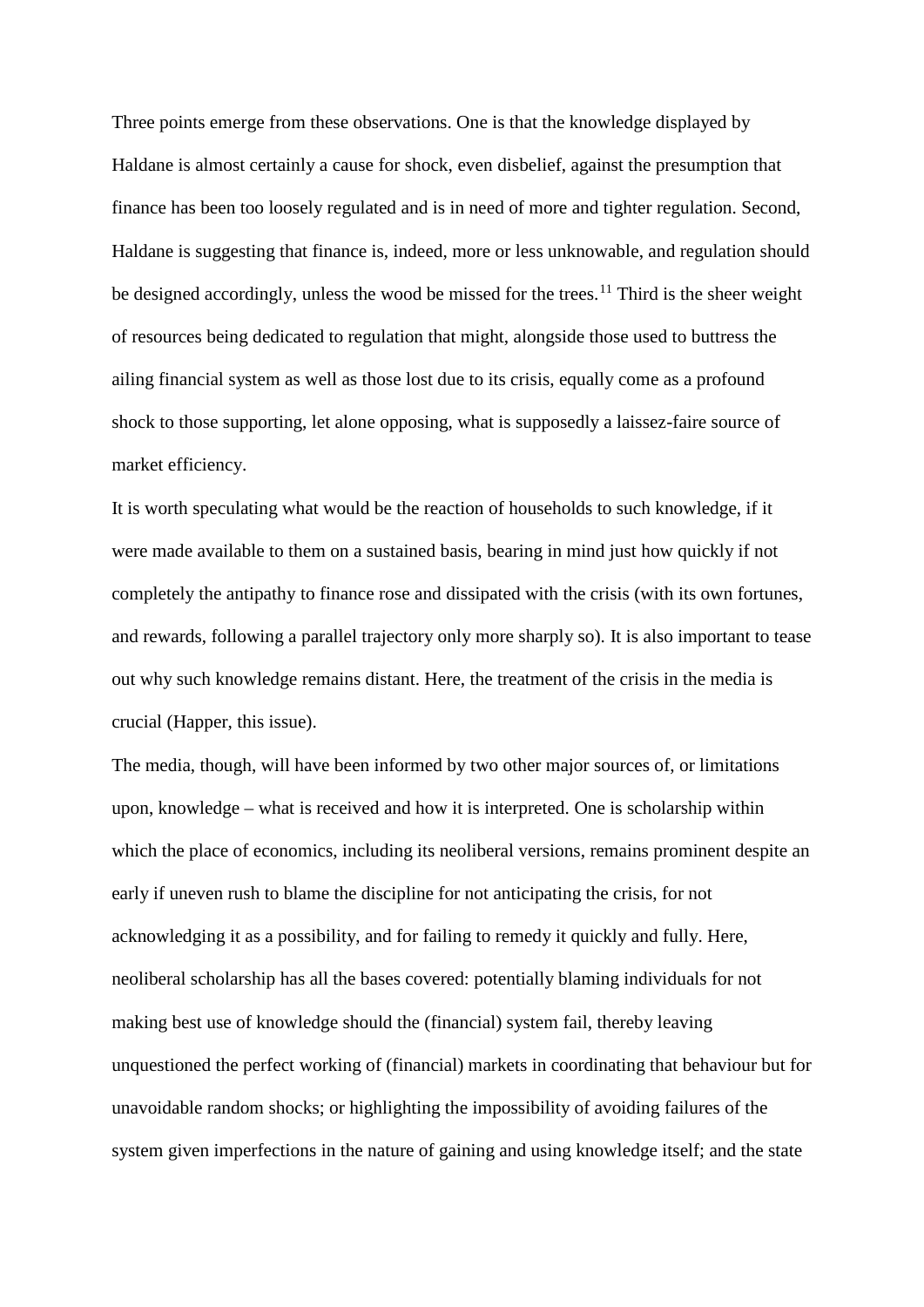can be deployed as a last resort as an impediment to the perfectly working markets from both Chicagoan and neo-Austrian perspectives.<sup>[12](#page-20-2)</sup> Whilst neoliberal scholarship, together with its market imperfection versions, is contested, it reigns supreme within academia and through much of the media, leading to a politics of competing TINA ideologies around how to achieve deficit reduction and the like, (Brassett *et al.* 2009).

# **From** *Commodified* **to** *Chaotic*

Such relations between government/politics and knowledge limitations have profound implications for the democratic governance of finance. But, so obvious that it might be overlooked as, indeed, does often occur for commodity consumption, is that the material culture of finance is *Commodified*. Of course, money and financial assets are themselves commodities, unavoidably so unlike items of consumption in general, and they have their own particular properties, or use values, as such. Here, though, the concern is with those properties from the perspective of the household as part and parcel of the (capitalist) commodity system.

How this is itself approached is contingent upon whether a universal theory of money is adopted (as favoured here) or not (with, instead, a theory of specific and differentiated monies). Precisely because money (and financial assets) are universal (although not necessarily infinitely liquid) – they have the capacity to derive from, or to be applied to, more or less any economic and social activity – although some are more or less 'sacred' from the taint of money/commerce. Indeed, financialisation draws upon the fluidity of money by incorporating ever more economic and social activity into its circuits – as (interest bearing) capital. An immediate implication is that the material culture of money (and finance) is not and cannot be useful beyond appreciation of, and response to, experience of, and reflection upon, its universal properties. Rather, the variegated meanings of money derive from its location in more or less fluid if structured circular flows – from kindly or grasping banker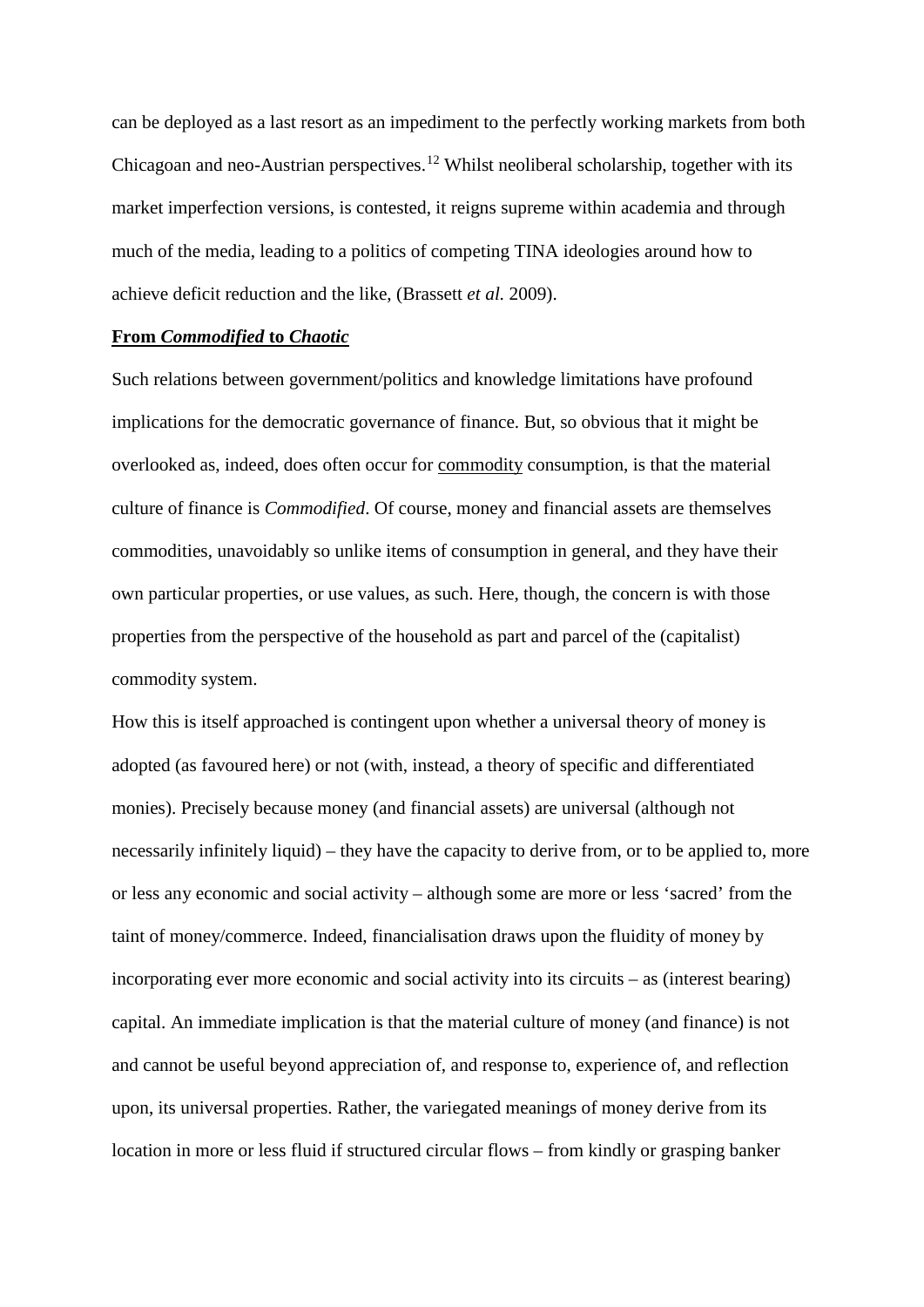through acquisition of fashion items, to payment of rent to slum landlord. This implies the mcf derives from the cacophony of economic and social relations within which it is embroiled as universal equivalent with, 'deep penetration of financial ideas, tropes, logics and processes into the fabric of everyday life' (Haiven 2014: 18).

This involves further implications. First, it turns upside down the multiple monies approach associated with Zelizer (1994, 1996, 1998 and 2000) and challenged by Fine and Lapavitsas (2000), Fine (2002) and Lapavitsas (2003). For the universality of finance endows its use with multiple meanings, not multiple meanings requiring multiple monies. Second, in particular, as there are many activities that lie outside the domain of money/commodification in principle (social as opposed to economic reproduction but not through the market), and the boundaries between these shift in practice as well as whether monetisation/commodification is viewed as appropriate, the use of money to purchase, or even to evaluate, is as varied in meaning as the uses themselves. In other words, it is economic and social activity that drives the use of money, not vice versa. Third, then, this all reinforces the earlier argument concerning the budget constraint as form of financial management. Individual expenditures, and earnings, are liable to incorporate a material culture and logic of their own which is rarely subject to a narrowly defined rational economic logic as opposed to one cog in a wheel of determinants. Last, there are the different aspects of monetary across three elements/processes that have facilitated financialisation: commodification, commodity form and commodity calculation, ccfcc, as specified in Bayliss *et al.* (this issue). As forms of finance, whether for credit in general or for profitmaking in particular, these tend to be conflated with one another, not least as the household, the (financial or non-financial) corporation, and the state are seen as similar accounting enterprises, whether it be in relation to borrowing, spending or indebtedness or the ethos surrounding these.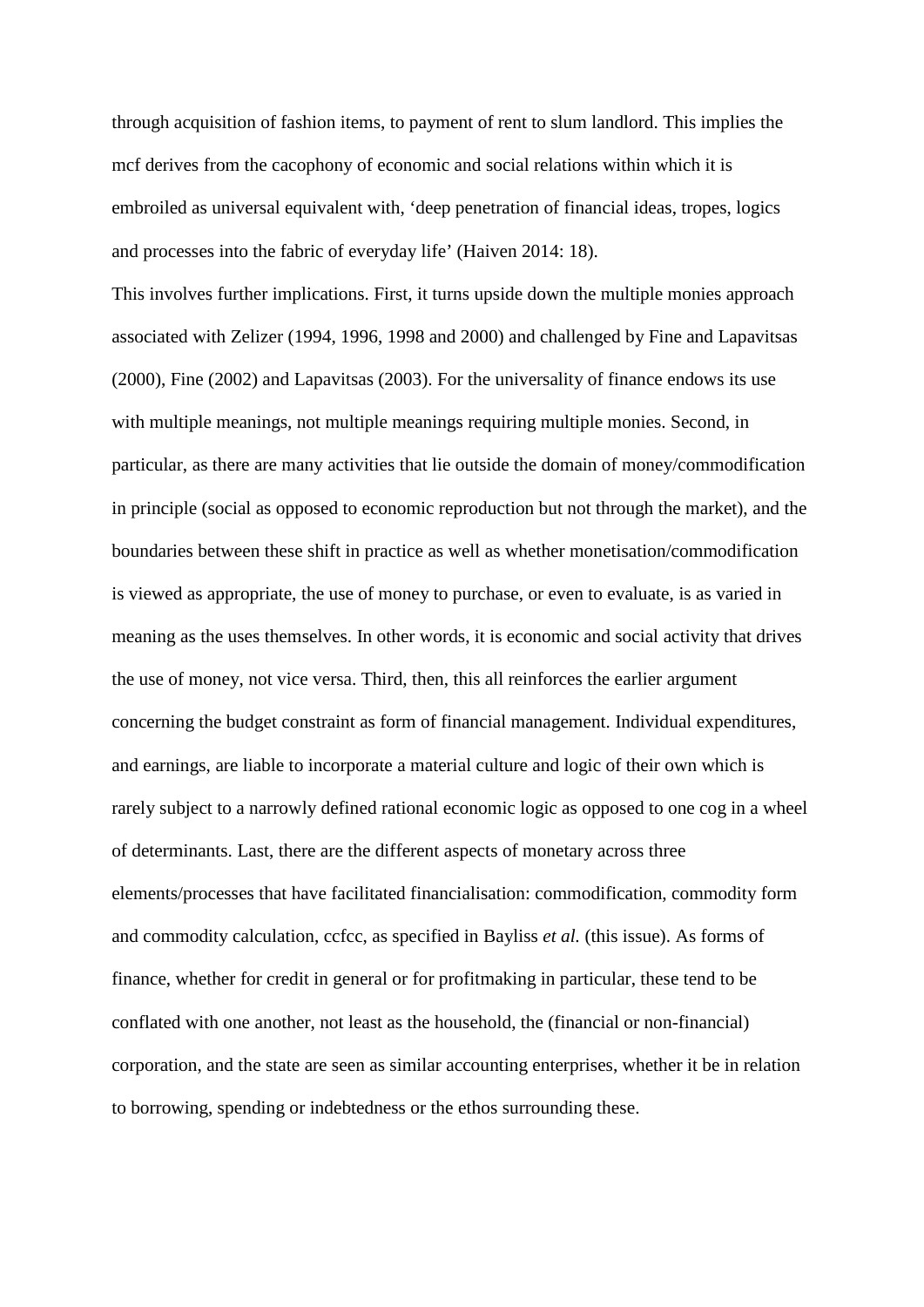To some degree, these observations resonate with the received Polanyian view of the world in which a commercial (or financialised) logic is contested, in the context of labour, land and, especially, finance.<sup>[13](#page-20-3)</sup> But they also suggest an enrichment, generalisation and even break with the Polanyian double movement, not least with the following insights to be highlighted, at least in principle, with the need:

- 1. to disaggregate and widen the sphere of application of the double movement to commodities other than just land, labour and finance, with health, education and welfare, and so on, as also potentially subject to reaction against the logic of the (capitalist) market.
- 2. to refine the double (or, given the complex nature of commodities as use values as opposed to exchange values, should it be multi-dimensional) movements by tracing them along the material practices attached to, and determinants of, those movements beyond their representation of use values (and access to work, home and money) – cultures are distinguished by much more than market provision or not as is provision itself.
- 3. to see the 'movements' distinctively in the context of ccfcc, not just in relation to homogenised forms of in and out of the market – user charges within a free service are different from privatisation of health although both favour the 'market'.
- 4. to locate these movements in relation to the (evolving) material culture of household attachment to financialisation to account for contemporary outcomes.

Such considerations necessarily and appropriately locate the material culture of financialisation in relation to commodification or, more accurately, to ccfcc. It follows that the material culture of financialisation is *Conforming* to such commodification even if allowing for resistance in word and deed. This raises with Marx's definition of commodity fetishism: that commodities appear, **as they really are**, as relations between things (as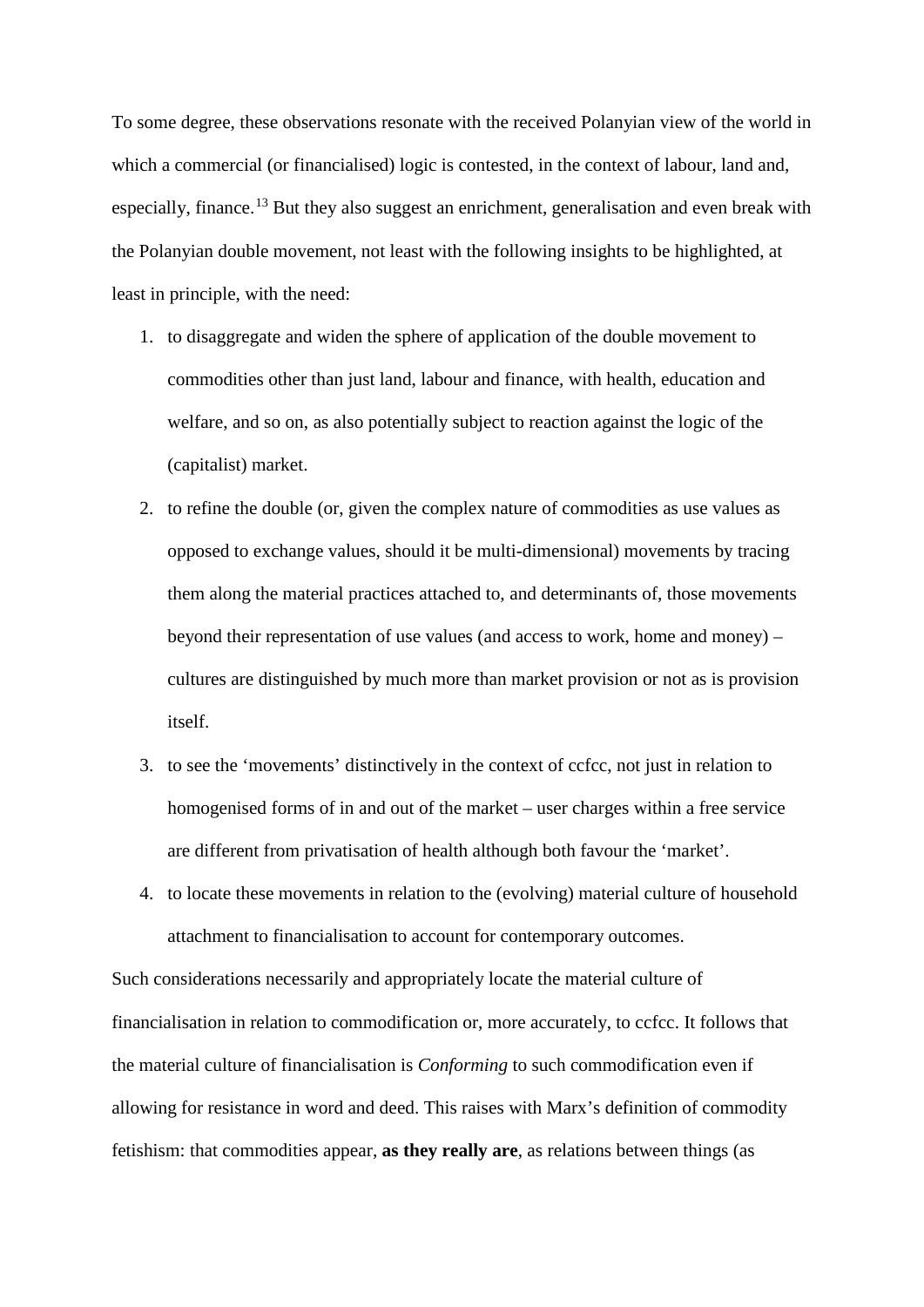opposed to the products of human labour in definite social relations). By the same token, and more specifically, financialisation carries with it the practices and logics of strengthening the presence and expanding the scope of ccfcc. This dovetails with a corresponding (neoliberal) culture of individual, or individualised, responsibility, at the expense of the collective across ever-expanding terrains of economic and social life.

The result is to give rise to a strategy in which, 'Housing policy has become a branch of social policy, justified not in terms of absolute right or simple inequality but as a contribution to the equalisation of life chances … and, beyond this, as an asset that will enable individuals to take responsibility for their own financial future', (Finlayson 2009: 407). This is seen as 'autonomisation and responsibilisation', and is equally 'evident in education, healthcare, pensions and training'. As Beggs *et al.* (2014: 978) put it, rounding up commodification/conformity with financial literacy:

the critical issue is not just whether individuals do or do not have capacity for financial literacy, or even whether more interventionist (paternalistic) approaches are needed. Rather it is that the agenda of financial literacy is itself a discourse of subordination to the individualism and discipline implicit in financial calculation. Moreover, this individualism is not a financial expression of democracy and of the good society, but about the facilitation of the class of capital and its new accumulation project.

Thus, commodification as an aspect of material culture does not originate with financialisation but its scope and influence is extended through ccfcc.

Nevertheless, Polanyian or otherwise, the logic of increasingly conforming to commodification is no rollercoaster with unstoppable momentum and, as already apparent, has to be put into place, or reproduced, by a transformation in material culture that has its own historical logics and traditions. Thus, the material culture of financialisation is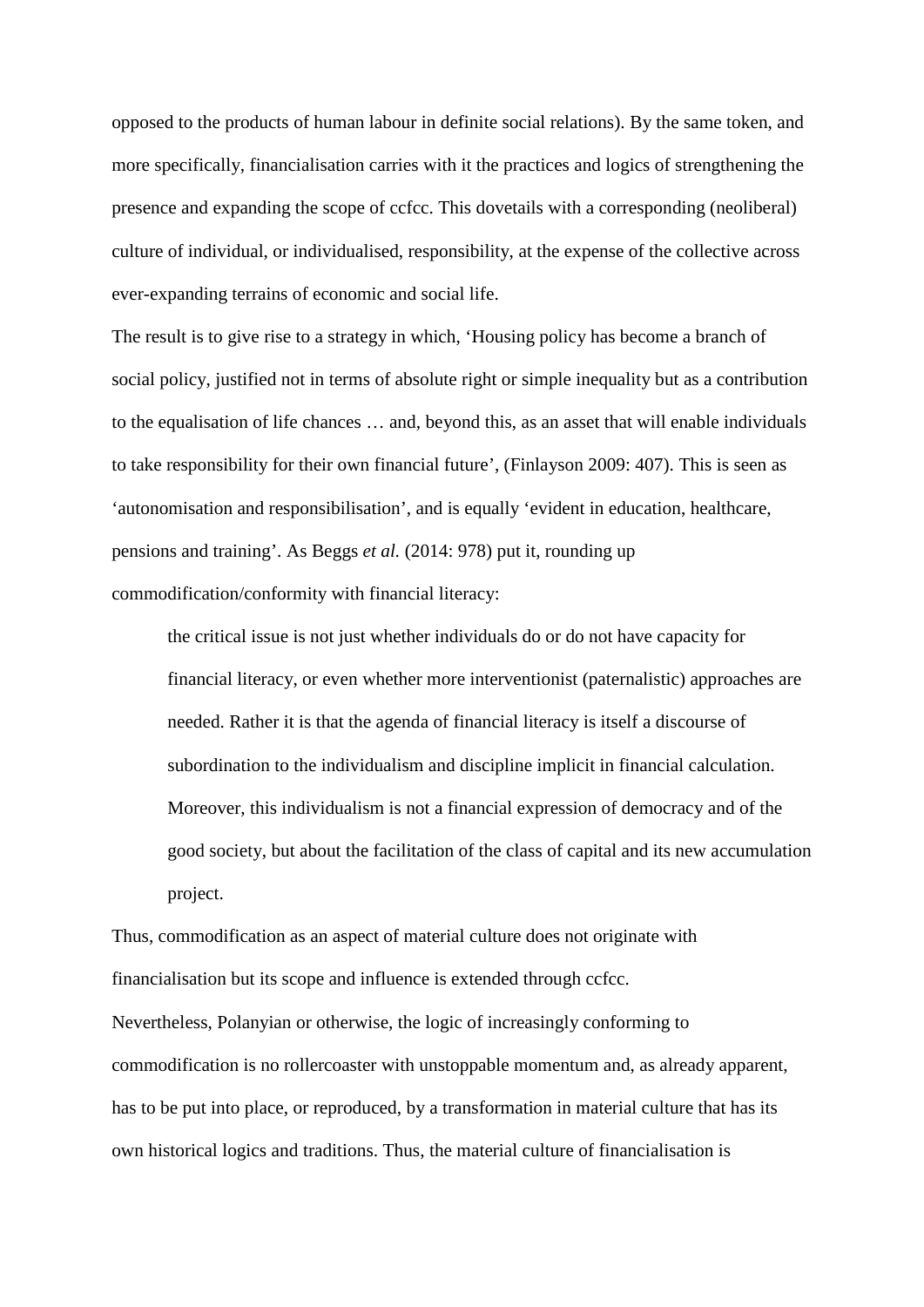*Contextual* across time, place, financial form and even individual household itself as far as detail is concerned. Such is obvious as soon as we attend to health, education, housing and pensions, in and of themselves and in terms of how they are financed whether by free public provision, user charges, insurance, credit card or bank loan. Material culture can, in these respects, be complex, stubborn to change or rapidly turned over (especially in relation to norms of avoiding indebtedness when confronted by equally powerful norms of household provision in face of reduced real and social wages, (Karacimen 2014)).

Yet such stabilities and volatilities, at individual and collective levels, are indicative of the *Contradictory* nature of the material culture of financialisation. By this is meant not inconsistency, but see Chaotic below, as opposed to the dependence of material culture on underlying social forces and tendencies. As Dodd (2016: 183) puts it:

Whilst neoliberal financialization may, ultimately, be characterized by the pathological and limitless collapsing of all social values into and under the ruthless quantitative measure of economic value, it is also, contradictorily, dependent on the

forms of innovation, social reproduction and subjectivity generated in the intervals. Here, once again, an analogy with diet is compelling. As argued in case of eating disorders, the compulsions to eat **and** to diet are pervasive in contemporary capitalism, and each consumer has to negotiate these in thought and deed, with outcomes along a spectrum from anorexia and bulimia to obesity, (Fine 1995 and 1998). Remarkably, the food industries have managed to square the circle by simultaneously promoting what would otherwise appear to be mutually exclusive spheres (but bear in mind that dieting has primarily become about eating more and different over shifting cycles of behaviour).

The analogy with financialisation is striking once it is forged in terms of the imperatives both to save and to spend (on credit). Both of these activities are heavily promoted as financial services, and they mutually reinforce one another. As Cook *et al.* (2009: 136) put it: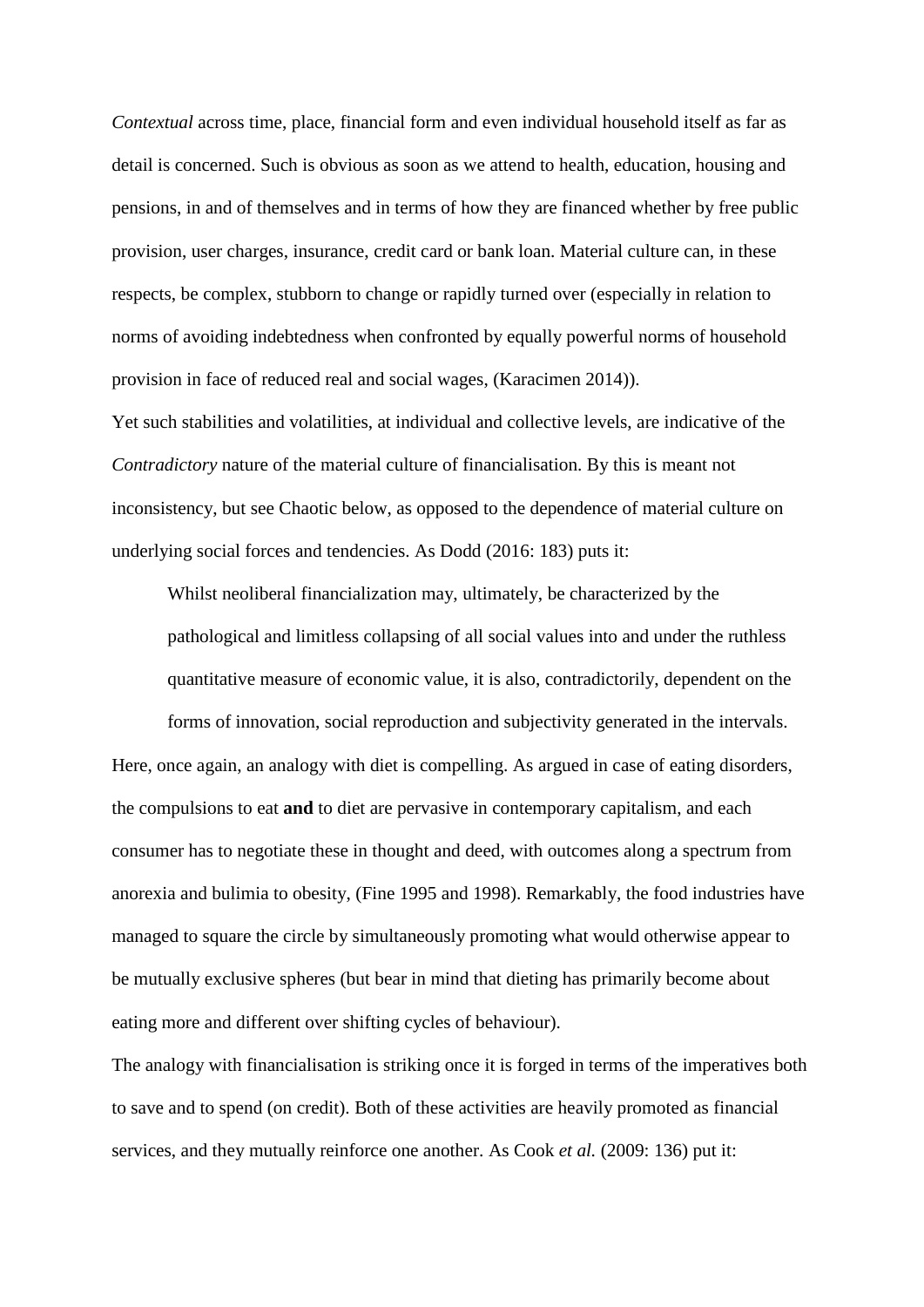With a flexible mortgage at the interface, housing wealth may be *saved and spent*: linking debts secured against the home to a wider range of long and short-term household transactions.

Moreover, this adds to the understanding of financialisation in terms of the diet paradox, addressing why households both save and spend simultaneously. And, at a systemic level, the representation of finance as obese is not only apt but also commonplace as a metaphor, including fat cat salaries and bloated consumer credit, both individually and systemically. Yet, in the world of saving and spending (and financialisation), all are equal but some are more equal than others. In this respect, the material culture of financialisation is *Closed*, if not absolutely so, in that, as with finance itself, some participate in its formation more fully and with more influence than others, as well as at different nodes in the circulation of value (from City trader to indebted household) – 'All construals are equal, some are more equal than others' (Jessop 2015: 88). Such is already apparent from the earlier discussion of knowledge/ignorance and what is known let alone knowable. And, as Montgomerie and Williams (2009) observe, whilst there may have been mass participation in financialisation and, in that sense alone, democratic participation in free markets, interventionism has been increasingly for and by, if not confined to, an increasingly powerful (financial) elite, going far beyond the too big to fail (TBTF) syndrome as symbol of loss of democratic accountability.

More concretely, the closure of policymaking has been indicated by CRESC (2009: 5), finding that those UK bodies reporting on the financial system, and how better to regulate it, drew upon a membership of '662 years of work experience and 75% of those years were spent in City [the London financial centre] occupations or servicing City needs'. Further, '90% of its witnesses came from finance or consultancy with revenue links to finance'. [14](#page-20-4) Indeed, 'Membership contained no non-financial businesses and their trade associations, no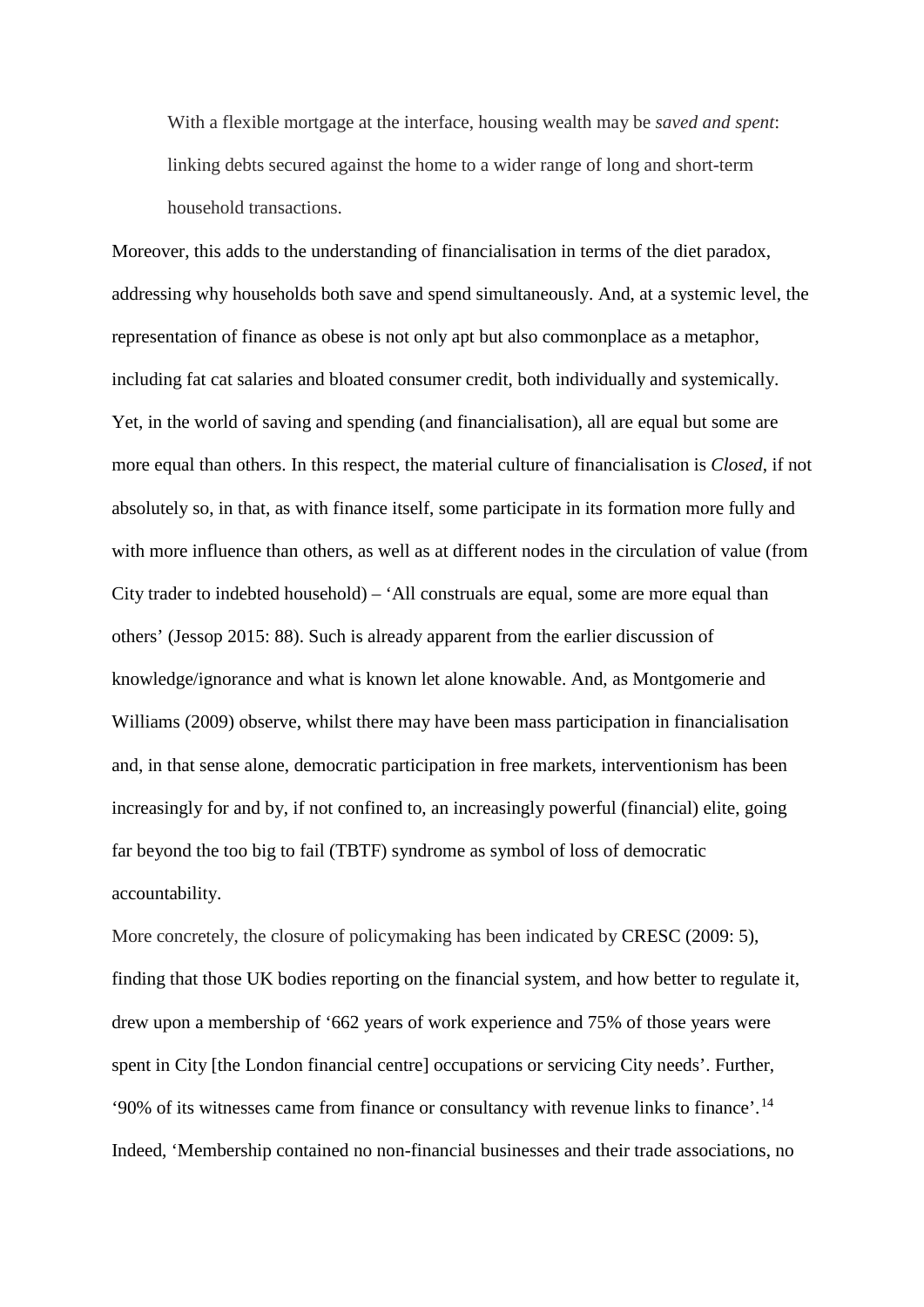trade unions despite the unionisation of retail finance workers, no NGOs to represent consumers or press social justice agendas, no mainstream economists or heterodox intellectuals, very few politicians or civil servants', (CRESC 2009: 23). Significantly, even as witnesses, the representation of the public sector was notable for its absence. What is both striking and disturbing is the extent to which different constituencies other than those attached to finance have been marginalised or subordinated, almost as second nature, within both the institutions and processes of government. This is part and parcel of the politics of neoliberalism more generally, a hollowing out of those institutions that challenge the dictates of the amorphous market. Nonetheless, any closure in the mcf cannot be selfcontained and totally exclusionary, and it is necessarily *Contested*, if only on conditions not necessarily made by (all of) the contestants, or equally so. For Dodd (2016: 269), neatly combining contestation with construal:

Culture is important to understanding the ways in which people shape money for themselves, bending it to their own purposes and resisting its capacity to homogenize everything it touches. This idea ought to be compelling … not least because culture influences what money actually does.

Or in more mundane terms, we can highlight the slogan 'Quantitative Easing for the People'. What is striking of such contestation, however, especially in the wake of the crisis, is how much it is not only muted but also transformed in view of the commodification and closure attached to financialisation. To some degree, this can again be understood by parallel with consumption, and the distinction drawn between the consumer and the citizen. As argued in Fine (2005 and 2013), both these categories are limited in expressing conflicts of interest as all are both consumers and citizens. Nonetheless, the reduction of citizenship to financialised consumerism tends both to depoliticise and to disempower as will tend to occur with financialisation and individual responsibilisation. Or contestation can be driven to extremes,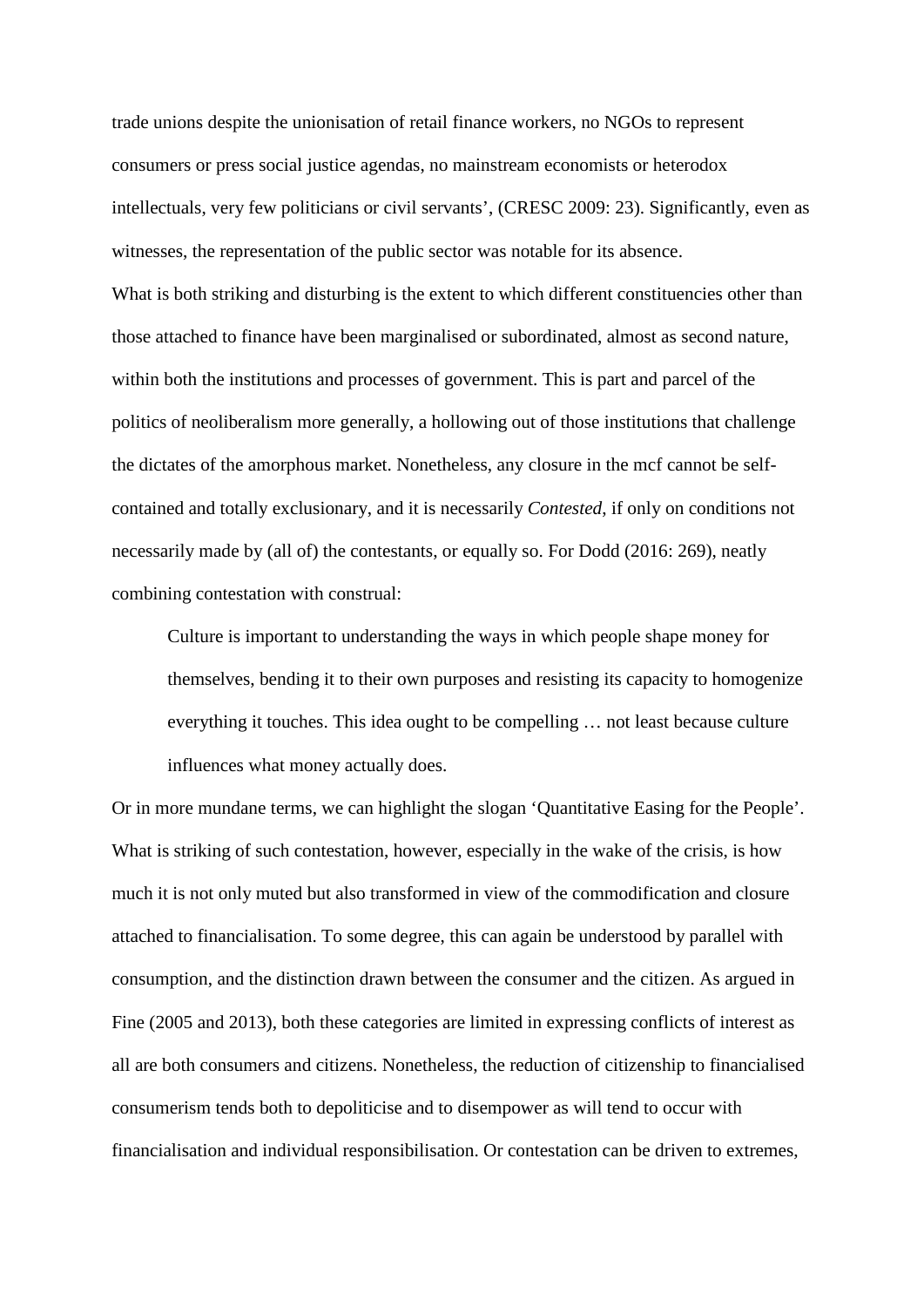or out of the ordinary, as with street protests, the Occupy Movement (and its telling symbol of the 1 per cent).

That financialisation is contested raises the elusive issue of power – what it is and how it is exercised. As Moran and Payne (2014: 33) observe:

Making sense of the power of financial markets faces what we might now do better to think of as 'the political science of political economy' with three big problems: the conceptualization of power itself; the conceptualization of markets; and the conceptualization of financial systems.

What does not seem to work analytically (possibly for financialisation and otherwise), however, is to seek out independent solutions for these issues, not least because conceptualisations of markets and financial systems already embody, at least implicitly, their own conceptualisations of power. Accordingly, Johal *et al.* (2014: 403) seek to pinpoint power through the bricolage of four (abstract) elements, 'the power of decision, the power of nondecision, the power of (narrative) hegemony and the power of learned self-discipline'. They then apply this to a history of the power of the UK's City during the past century, suggesting the exercise of different forms of power at different times as finance has sought to finesse both democratically-elected governments and the competitive workings of financial markets<sup>[15](#page-20-5)</sup>

Yet, it is far from clear to what extent the same power is being exercised and the same finance is exercising it, given the changes in the nature of each as well as the contexts within which they have operated. What is clear, though, is that contestation is inevitably *Collective*, especially if it is to be successful, whether collectivities promote financialisation (as with the newly emerged and/or strengthened financial elites) or resist it, however indirectly or effectively in street protests or through opposition to commercialisation. Of course, it might be argued that irrationally breaching a budget constraint is a form of dissent, a strike against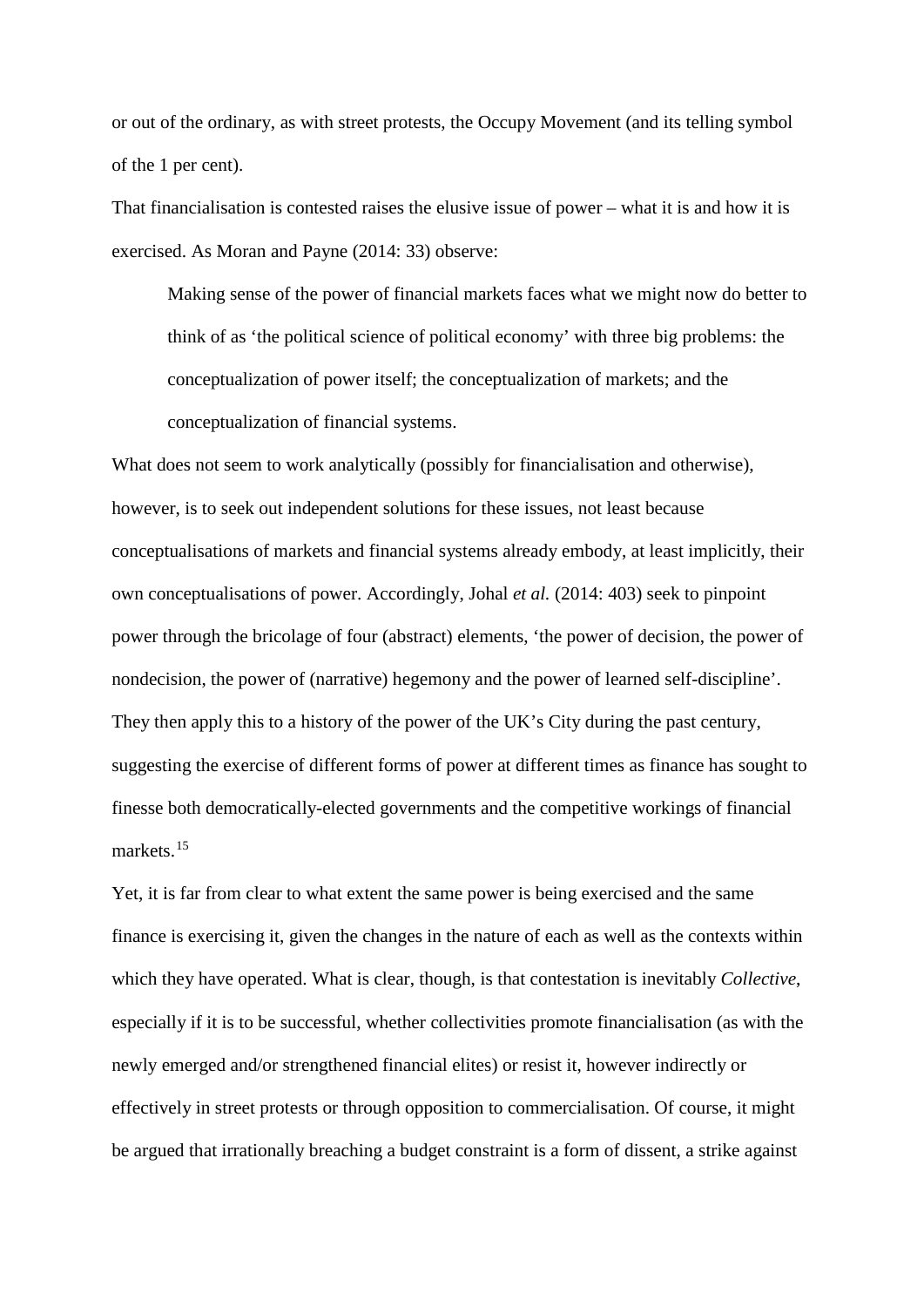Foucauldian governance, a material counter-culture. However, irrespective of its longevity and impact, it does in its own way conform to the material culture of financialisation rather than transform it.

And last, and by no means least, the material culture of financialisation is *Chaotic* in the sense of drawing together a multiplicity of practices and influences across a multiplicity of dimensions, with those being reflected upon by households themselves as they go about their daily lives, provisioning for life prospects and beyond. As Langley (2007: 82) puts it:

The subject position of the investor that is summoned up in neoliberal governmentality is represented as a paradoxically monolithic and disconnected economic identity. Indeed, the very isolation of the "the investor" provides the anchor point in representations of close relationships between the financial markets on the one hand and individual freedom and security on the other. Such isolation, of course, cannot hold, as investors are also simultaneously workers and consumers.

As a result, it follows that, 'Drawing attention to the contradictions present in the assembly of investor subjects is particularly important', p. 85. To impose a simple, or even complex, logic on the material culture of financialisation (the optimising or even behaviourally enriched punter) does seem inappropriate not least if reference is made to the telling examples of those experts, regulators, traders and scholars of the financial system itself let alone its humble customers. Yet, the material culture of financialisation ranges far beyond knowledge to the totalities of economic and social reproduction, on which financialisation has exerted an impact whether directly or indirectly.

### **Concluding remarks**

Elsewhere it has been argued that financialisation lies at the heart of neoliberalism and explains its longevity, (Fine *et al.* 2015). But, of course, the material cultures of neoliberalism extend far beyond that of mere money. Or does it? In The Grapes of Wrath, Steinbeck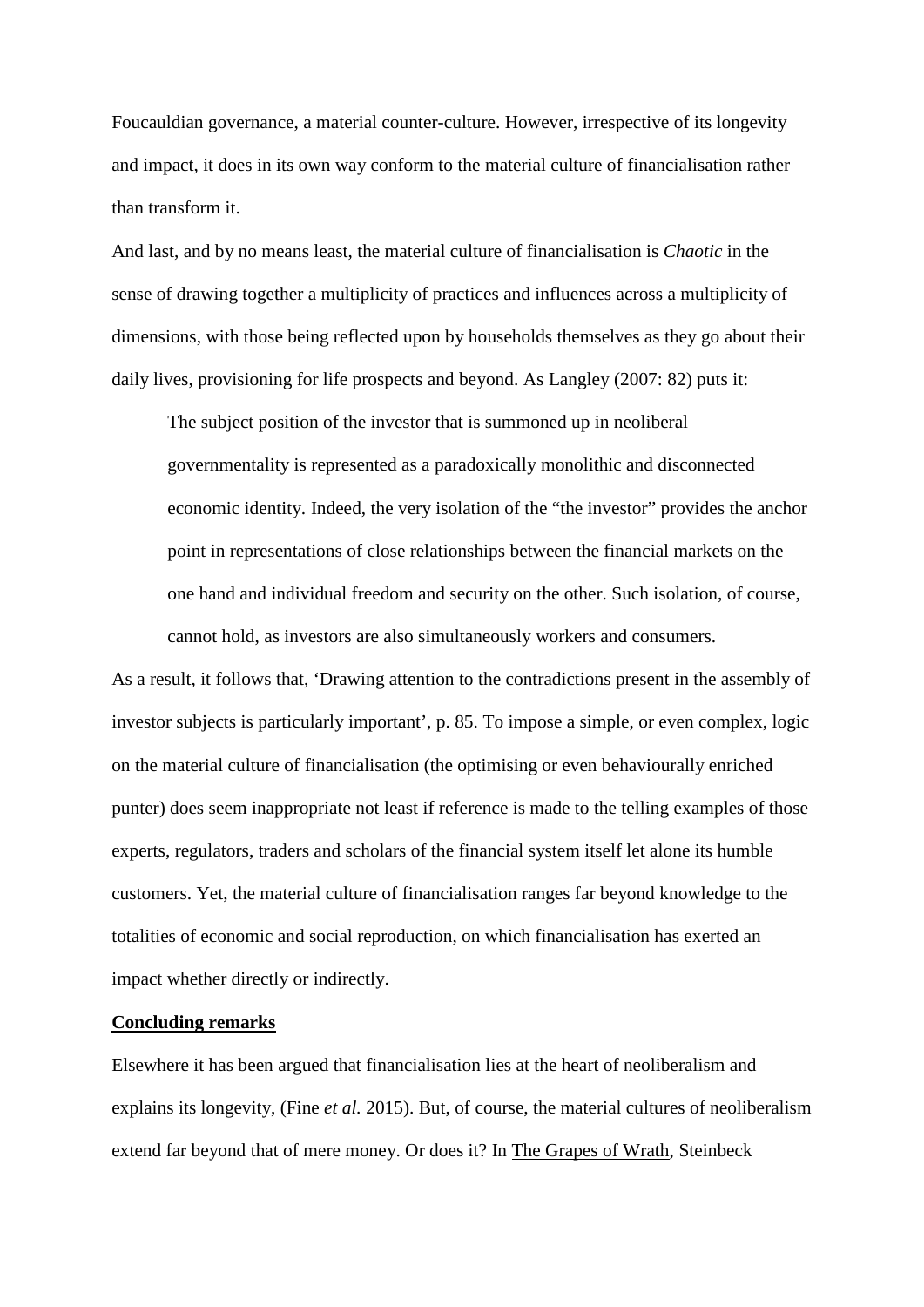observes, 'this tractor does two things - it turns the land and turns us off the land', and his novel charts the material cultures of those dispossessed. But the author also makes clear that behind the tractor and the land lies the banker whose bottom line must be met irrespective of the economic and social costs. The mcf is no different except that it exerts a longer, broader and deeper reach into our lives, however well this is acknowledged by those who gain and lose by it.

Not all of us can so skilfully as Steinbeck articulate the material and the cultural with narrative and imagery. This, though, has motivated the hunter/gatherer exercise that yielded the 10Cs, drawing upon the weapons of theoretical reflection and the instruments of case studies to solicit ways of framing material culture that avoid the Scylla of structural reductionism at one extreme and of free-floating semiotic readings at the other. Each of the 10Cs has the potential, contingent upon the object of study, to straddle the material and the cultural, albeit with different balances and content – consider the contradictory determinants of culture as opposed to its derived chaotic meanings for example. The studies that follow apply the 10Cs selectively, illustrating its elements across the diverse subject matters covered with, for example, commodification in practice of greater significance in underpinning owner-occupation and its corresponding cultures than delivery and content of financial literacy programmes although the latter would surely be different if inhabiting a world where money and credit matters less in light of decent wages, employment and public services free at the point of delivery.

### Footnotes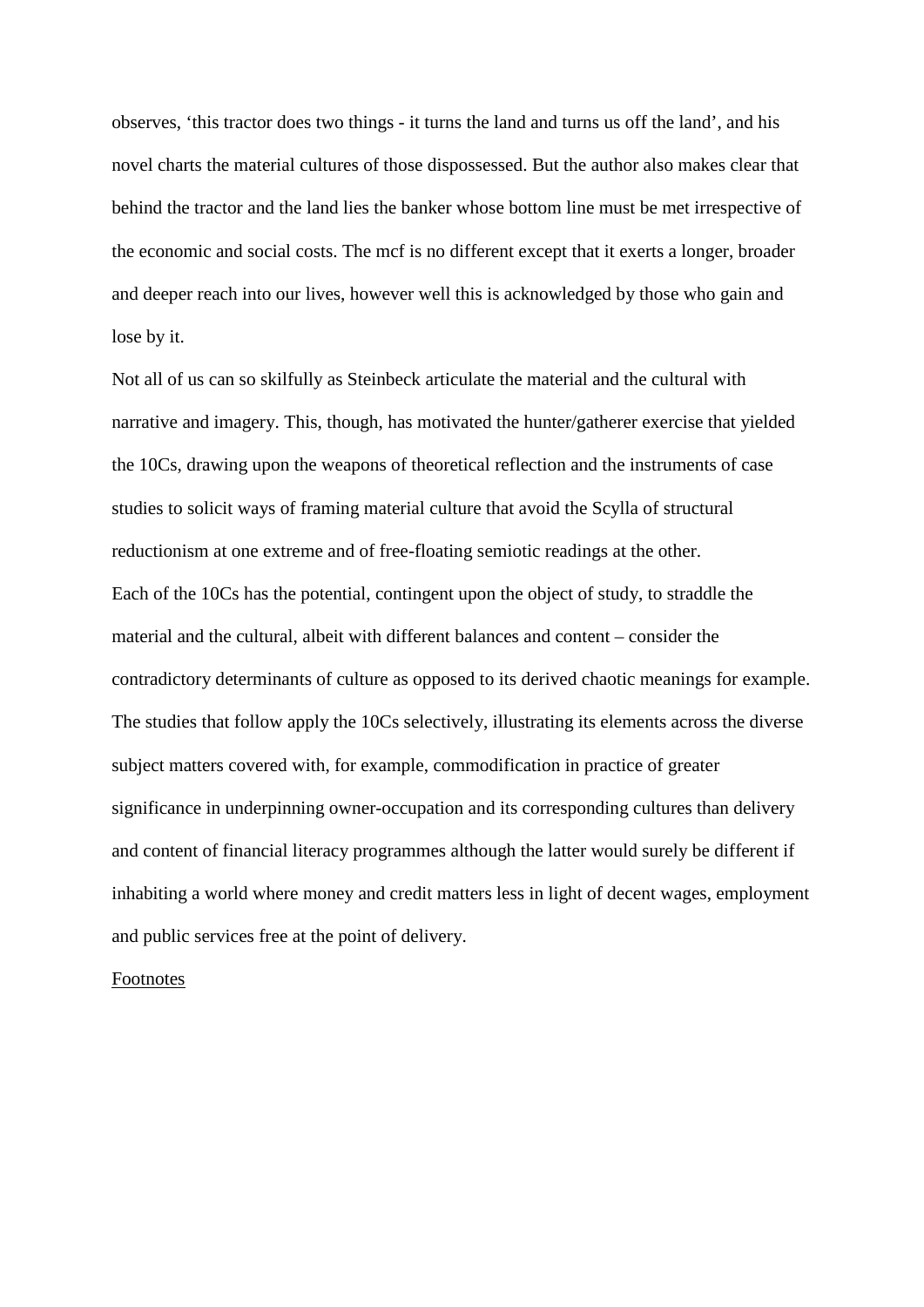<span id="page-19-0"></span><sup>1</sup> See Fine (2013) for a recent account of its origins and evolution and various contributions. See also Bayliss, Fine and Robertson (2013).

<span id="page-19-1"></span><sup>2</sup> But see, for example, Isakson (2014).

<span id="page-19-2"></span><sup>3</sup> This being drafted during the height of the horse meat scandal!

<span id="page-19-3"></span><sup>4</sup> Although the SoP approach has also been applied to public provision, or public sector systems of provision, pssop.

<span id="page-19-4"></span><sup>5</sup> See especially Christophers (2013).

<span id="page-19-5"></span> $6$  See Langley (2008: 143) for whom:

instrumental rationality cannot be assumed to be an inherent feature of all modern monetary relations and all manner of financial networks. Rather, what we see are multiple monetary and financial networks in which the appearance of scientific rationality has to be secured and remade in specific forms, and remains contingent, contested, and open to (re)politicization.

From his perspective of financialisation as everyday (performative) life, there are resonances with the 10Cs approach as he ranges across financial inclusion and exclusion, inequality and networks, power, identity and dissent. Unsurprisingly, the implicit and, at times, explicit, presence of the 10Cs is pervasive across the literature.

<span id="page-19-6"></span>7 See also Svetlova (2012).

<span id="page-19-7"></span><sup>8</sup> On financial literacy, see Santos and Costa (2013), Santos (this issue) and Gabor and Brooks (this issue), and Fine (1998) for food.

<span id="page-19-8"></span><sup>9</sup> See also Engelen et al (2010) and Dixon and Ville-Pekka (2009) for pension provision as bricolage, and also Dorn (2012) and Thompson (2010). With his retrospective as Governor of the Bank of England replete with references to the importance of 'radical uncertainty', Mervyn King (2016: 123) asks, 'Why are we so reluctant to accept that the future is outside our control?' His own analysis is founded on four universals of the human condition, those of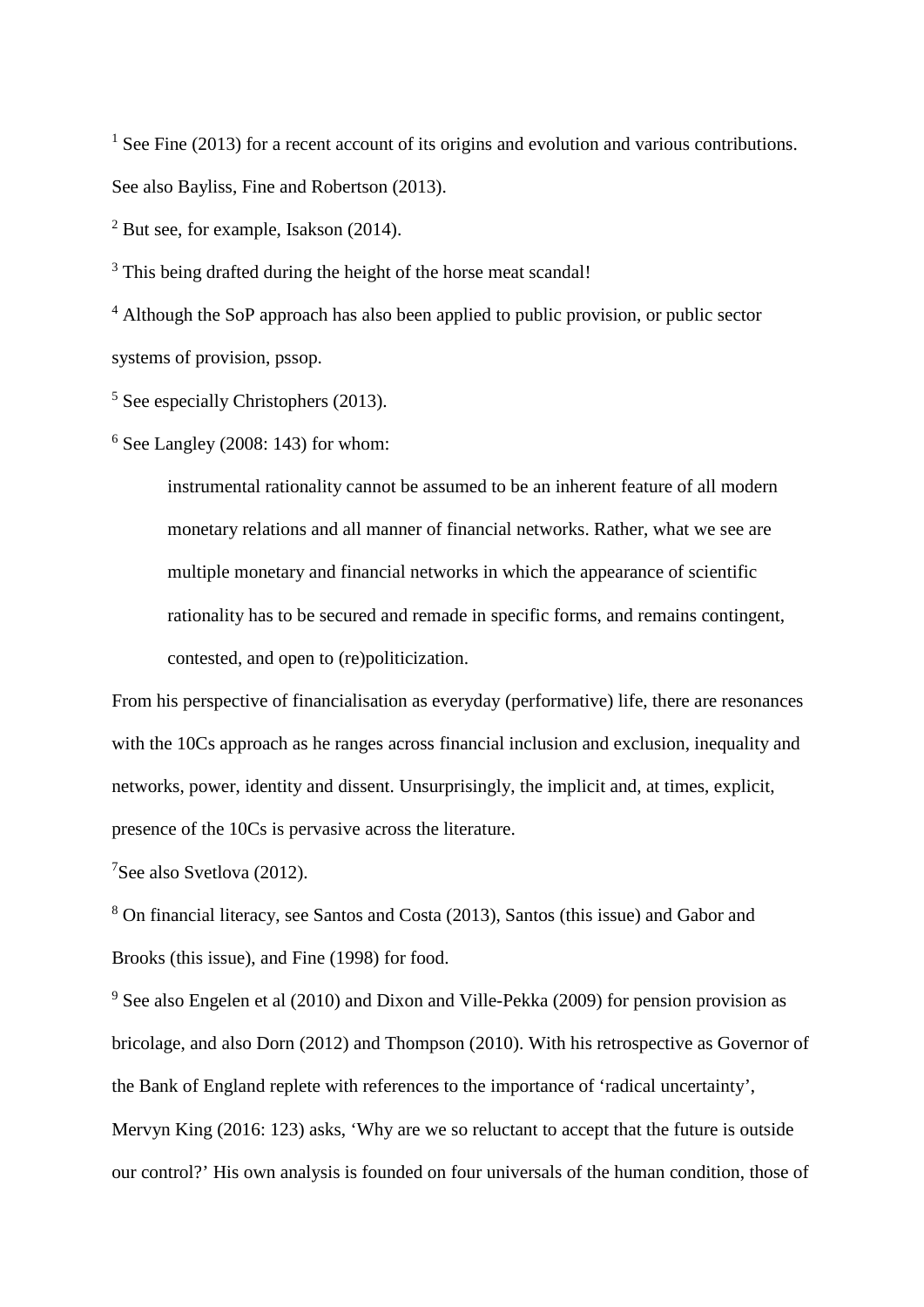disequilibrium, radical uncertainty, cooperation (prisoners' dilemma) and trust – that might, as opposed to being specific to the second millennium's financial system, equally be applied to war through to marital breakdown!

<span id="page-20-0"></span><sup>10</sup> As Executive Director for Financial Stability at the Bank of England. See also Haldane (2009 and 2010) and Cornford (2012).

<span id="page-20-1"></span> $11$  This is implicit in his use of metaphors to paint his picture, not only dogs catching frisbees but also sudoku, SARS, and so on, (Haldane 2012). See also Davies and McGoy (2012).

<span id="page-20-2"></span> $12$  See Davies and McGoey (2012).

<span id="page-20-3"></span> $13$  For financialisation and the Polanyian pendulum, or not, in the context of financialisation, see Watson (2009) and Konings (2009).

<span id="page-20-4"></span><sup>14</sup> For the Bischoff and Wigley Reports, respectively.

<span id="page-20-5"></span><sup>15</sup> But see Binderkrantz et al (2015) who emphasise the increasing coincidence of power across government, media and bureaucracy.

# References

Bayliss, K., Fine, B. and Robertson, R. (this issue), 'Introduction to Special Issue on the Material Cultures of Financialisation', *New Political Economy*, forthcoming. Bayliss, K., Fine, B. and Robertson, M. (2013), 'From Financialisation to Consumption: The Systems of Provision Approach Applied to Housing and Water', FESSUD, Working Paper Series, no 02, Available from: [http://fessud.eu/wp-content/uploads/2013/04/FESSUD-](http://fessud.eu/wp-content/uploads/2013/04/FESSUD-Working-Paper-021.pdf)[Working-Paper-021.pdf](http://fessud.eu/wp-content/uploads/2013/04/FESSUD-Working-Paper-021.pdf) [Accessed: 15 December 2015]

Beggs, M., Bryan, D. and Rafferty, M. (2014), 'Shoplifters of the World Unite! Law and Culture in Financialized Times', *Cultural Studies*, 28 (5), pp. 976-96.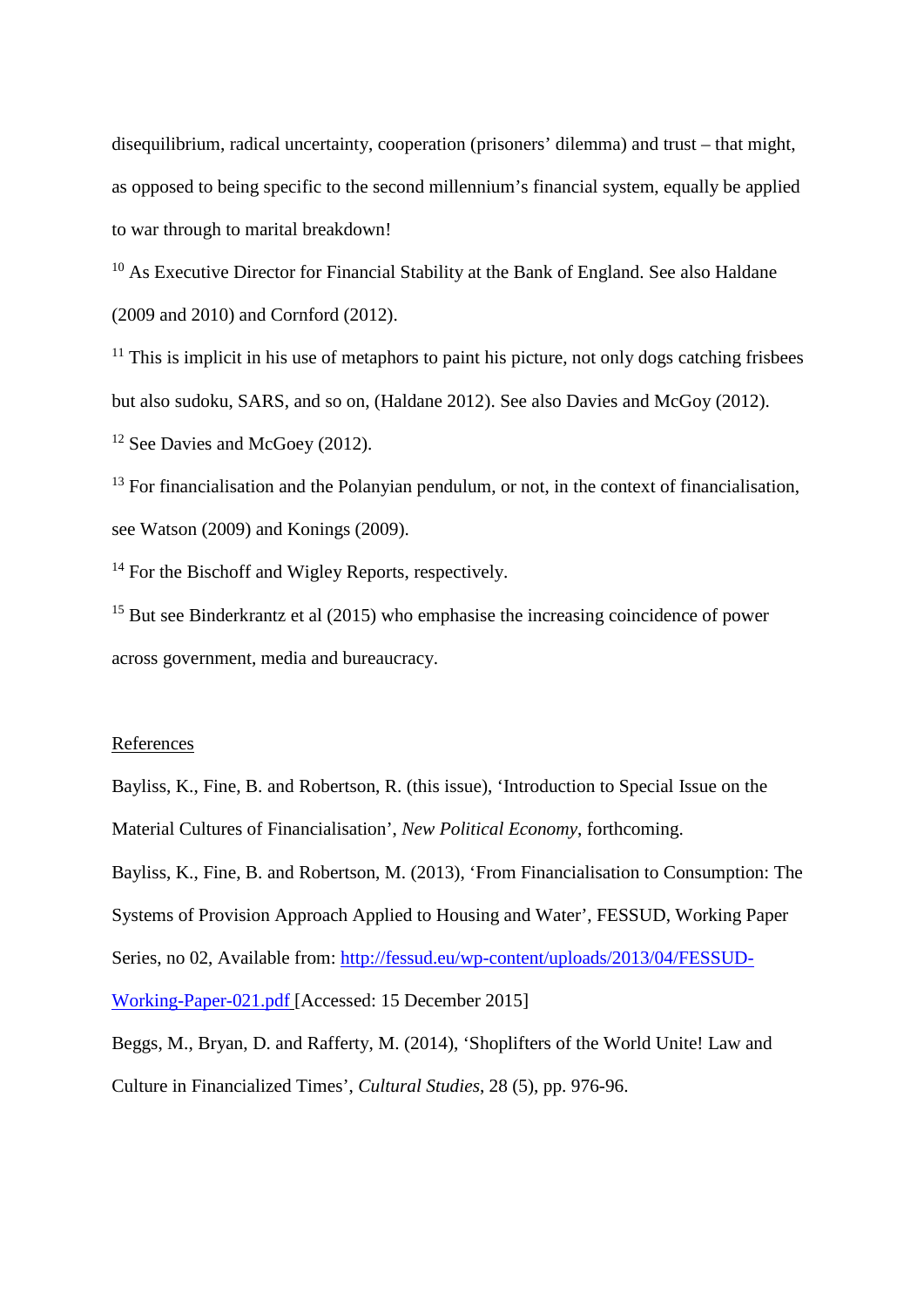Binderkrantz, A., Christiansen, P. and Pedersen, H. (2015), 'Interest Group Access to the Bureaucracy, Parliament, and the Media', *Governance*, 28 (1), pp. 95-112.

Brassett, J., Rethel, L., and Watson, M. (2009), 'Introduction to the Political Economy of the Sub-prime Crisis in Britain: Constructing and Contesting Competence', *British Journal of Politics and International Relations*, 11 (3), pp. 377-81.

Christophers, B. (2013), *Banking across Boundaries: Placing Finance in Capitalism* (Chichester: Wiley-Blackwell).

Cook, N., Smith, S. and Searle, B. (2009), 'Mortgage Markets and Cultures of Consumption', *Consumption, Markets and Culture*, 12 (2), pp. 133-54.

Cornford, A. (2012), 'Of Dogs, Frisbees and the Complexity of Capital Requirements',

Available from: [http://www.networkideas.org/news/jan2013/pdf/Andrew\\_Cornford.pdf](http://www.networkideas.org/news/jan2013/pdf/Andrew_Cornford.pdf)

[Accessed: 15 December 2015]

CRESC (2009), An Alternative Report on UK Banking Reform, jointly authored by a working group of practitioners and academics based at the ESRC Centre for Research on Socio Cultural Change, University of Manchester, Available from:

<http://www.cresc.ac.uk/publications/documents/AlternativereportonbankingV2.pdf>

[Accessed: 15 December 2015]

Dixon, A. and Ville-Pekka, S. (2009), 'Institutional Change and the Financialisation of Pensions in Europe', *Competition and Change*, 13 (4), pp. 347-67.

Dodd, N. (2016), *The Social Life of Money* (Princeton: Princeton University Press).

Dorn, N. (2012), 'Knowing Markets: Would Less Be More?', *Economy and Society*, 41 (3), pp. 316-34.

Engelen, E., Erturk, I, Froud, J. Johal, S., Leaver, A. and Williams, K. (2010),

'Reconceptualizing Financial Innovation: Frame, Conjuncture and Bricolage', *Economy and Society*, 39 (1), pp. 33-63.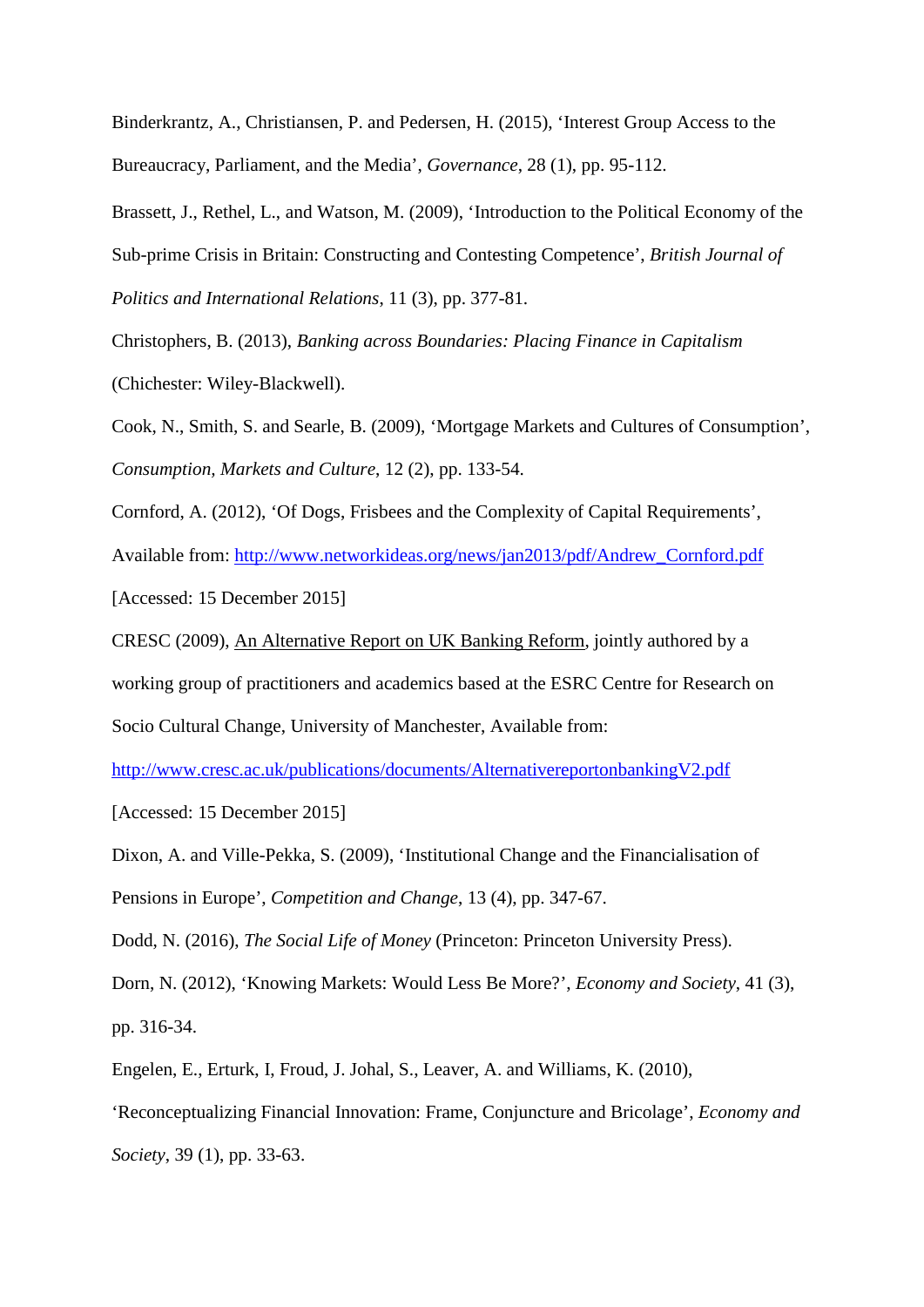Engelen, E., Erturk, I., Froud, J., Johal, S., Leaver, A., Moran, M. and Williams, K. (2012), 'Misrule of Experts?: The Financial Crisis as Elite Debacle', *Economy and Society*, 41 (3), pp. 360-82.

Erturk, I., Froud, J., Johal, S., Leaver, A., and Williams, K. (eds) (2008), *Financialization at Work: Key Texts and Commentary* (London: Routledge).

Fine, B. (1993), 'Resolving the Diet Paradox', *Social Science Information*, 32 (4), pp. 669- 87.

Fine, B. (1995), 'Towards a Political Economy of Anorexia?', *Appetite*, 24 (3), pp. 231-42. Fine, B. (1998), *The Political Economy of Diet, Health and Food Policy* (London: Routledge).

Fine, B. (2002), *The World of Consumption: The Cultural and Material Revisited* (London: Routledge).

Fine, B. (2005), 'Addressing the Consumer', in F. Trentmann (ed.), *The Making of the Consumer: Knowledge, Power and Identity in the Modern World* (Oxford: Berg), pp. 291- 311.

Fine, B. (2013), 'Consumption Matters', *Ephemera*, 13 (2), pp. 217-48, Available from: <http://www.ephemerajournal.org/contribution/consumption-matters> [Accessed: 15 December 2015]

Fine, B. (2016), 'From Performativity to the Material Culture of Legal Expertise?', *London Review of International Law*, forthcoming.

Fine, B. and Lapavitsas, C. (2000), 'Markets and Money in Social Theory: What Role for Economics?', *Economic and Society*, 29 (3), pp. 357-82.

Fine, B., Saad-Filho, A., Bayliss, K. and Robertson, M. (2015), 'Thirteen Things You Need to Know about Neoliberalism' FESSUD, Working Paper Series, no 155, Available from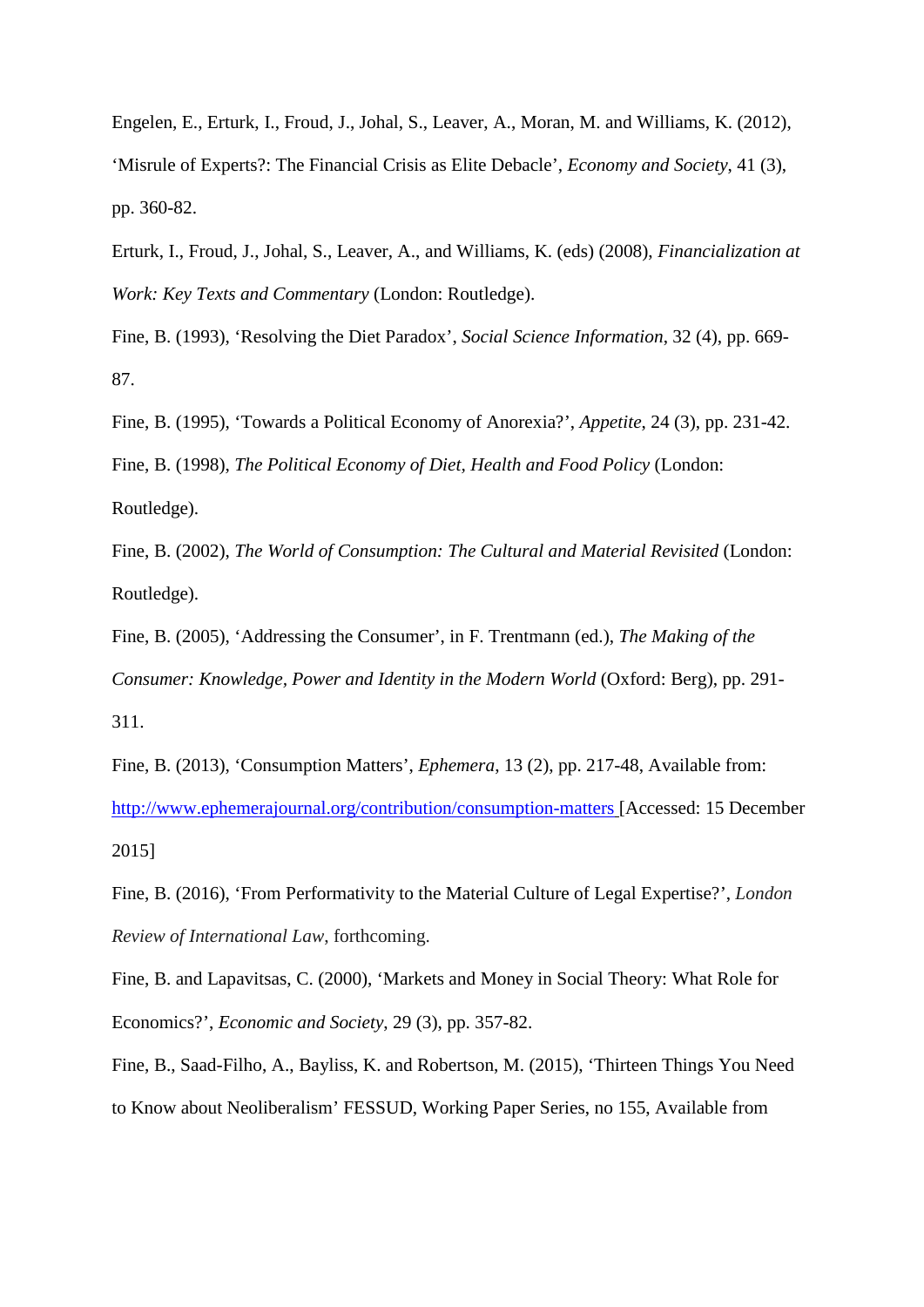[http://fessud.eu/wp-content/uploads/2015/03/13-Things-you-need-to-know-about-](http://fessud.eu/wp-content/uploads/2015/03/13-Things-you-need-to-know-about-Neoliberalism-working-paper155.pdf)

[Neoliberalism-working-paper155.pdf](http://fessud.eu/wp-content/uploads/2015/03/13-Things-you-need-to-know-about-Neoliberalism-working-paper155.pdf) [Accessed 30 September 2016].

Finlayson, A. (2009), 'Financialisation, Financial Literacy and Asset-Based Welfare', *British Journal of Politics and International Relations*, 11 (3), pp. 400-21.

Fischler, C. (1980), 'Food Habits, Social Change, and the Nature/Culture Dilemma,' *Social Science Information*, 19 (6), pp. 937-53.

Fischler, C. (1988), 'Food, Self, and Identity,' *Social Science Information*, 27 (2), pp. 275-92. Gabor, D. and Brooks, S. (this issue), 'Financial Inclusion', *New Political Economy*,

forthcoming.

Haiven, M. (2014), *Cultures of Financialization: Fictitious Capital in Popular Culture and Everyday Life* (Basingstoke: Palgrave MacMillan).

Haldane, A. (2009), 'Rethinking the Financial Network', presented at the Financial Student Association, 28 April, Available from:

<http://www.bankofengland.co.uk/publications/speeches/2009/speech386.pdf> [Accessed: 15

December 2015]

Haldane, A. (2010), 'The \$100 Billion Question', presented at the Institute of Regulation and

Risk, Hong Kong, 30 March. Available from: <http://www.bis.org/review/r100406d.pdf>

[Accessed: 2 October 2016]

Haldane, A. (2012), 'The Dog and the Frisbee', speech given at the Federal Reserve Bank of Kansas City's 36th economic policy symposium, 'The Changing Policy Landscape', Jackson Hole, Wyoming, 31 August, Available from:

<http://www.bankofengland.co.uk/publications/Documents/speeches/2012/speech596.pdf>

[Accessed: 15 December 2015]

Happer, C. (this issue), 'Financialisation, Media and Social Change', *New Political Economy*, forthcoming.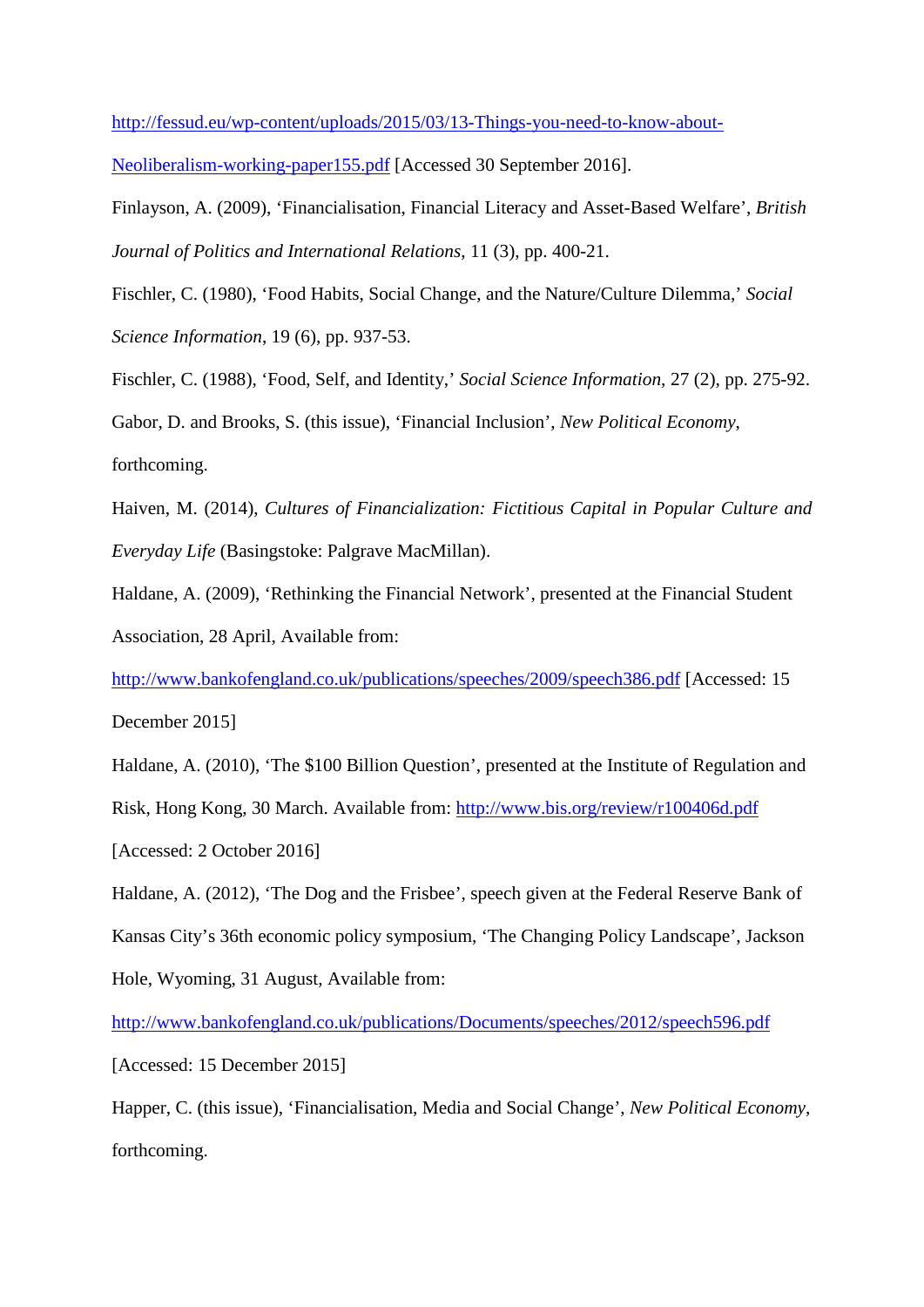Haug, W. (1986), *Critique of Commodity Aesthetics: Appearance, Sexuality and Advertising in Capitalist Society* (London: Polity Press).

Isakson, S. (2014), 'Food and Finance: The Financial Transformation of Agro-Food Supply Chains', *Journal of Peasant Studies*, 41 (5), pp. pp. 749-75.

Jessop, B. (2015), 'Neoliberalism, Finance-Dominated Accumulation and Enduring Austerity: A Cultural Political Economy Perspective', in K. Farnsworth and K. Irving (eds) *Social Policy in Times of Austerity: Towards a New International Political Economy of Welfare* (Bristol: Policy Press).

Johal, S., Moran, M. and Williams, K. (2014), 'Power, Politics and the City of London after the Great Financial Crisis', *Government and Opposition*, 49 (3), pp. 400-25.

Karacimen, E. (2014), 'Dynamics behind the Rise in Household Debt in Advanced Capitalist

Countries: An Overview', FESSUD, Working Paper Series, no 9, Available from:

[http://fessud.eu/wp-content/uploads/2013/04/Dynamics-behind-the-Rise-in-Household-Debt-](http://fessud.eu/wp-content/uploads/2013/04/Dynamics-behind-the-Rise-in-Household-Debt-FESSUD-Working-Paper-09-1.pdf)

[FESSUD-Working-Paper-09-1.pdf](http://fessud.eu/wp-content/uploads/2013/04/Dynamics-behind-the-Rise-in-Household-Debt-FESSUD-Working-Paper-09-1.pdf) [Accessed: 15 December 2015]

King, M. (2016), *The End of Alchemy: Money, Banking and the Future of the Global*  Economy (London: Little Brown).

Konings, M. (2009), 'Rethinking Neoliberalism and the Subprime Crisis: Beyond the Reregulation Agenda', *Competition and Change*, 13 (2), pp. 108-27.

Langley, P. (2007), 'Uncertain Subjects of Anglo-American Financialization', *Cultural Critique*, 65 (Fall), pp. 67-91.

Langley, P. (2008), *The Everyday Life of Global Finance: Saving and Borrowing in Anglo-America* (Oxford: Oxford University Press).

Lapavitsas, C. (2003), *Social Foundations of Markets, Money and Credit* (London: Routledge).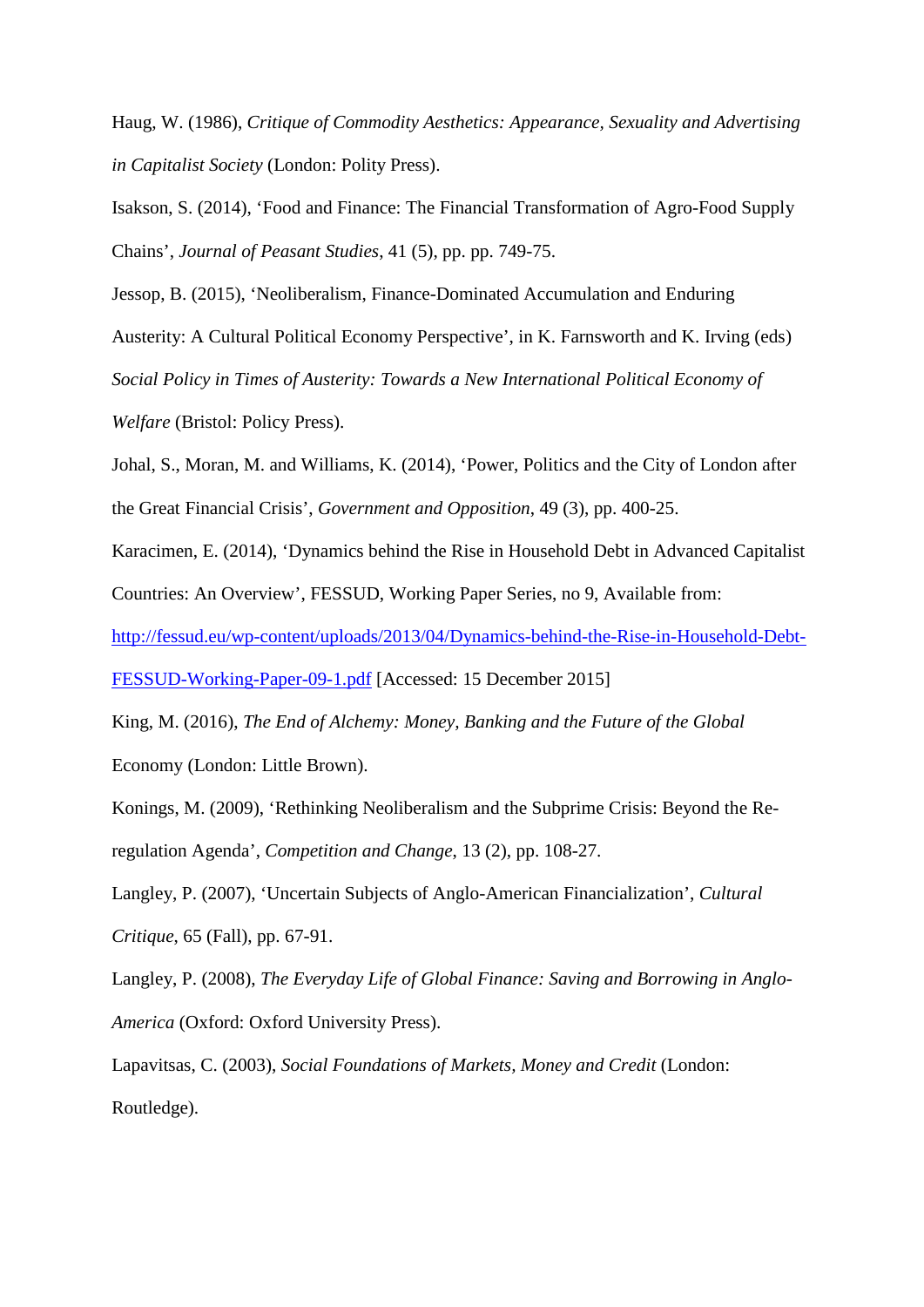MacKenzie, D. (2008), *An Engine, Not a Camera: How Financial Models Shape Markets* (Cambridge: MIT Press).

Mellor, M. (2016), *Debt or Democracy: Public Money for Sustainability and Social* Justice (London: Pluto).

Montgomerie, J. and Williams, K. (2009), 'Financialised Capitalism: After the Crisis and Beyond Neoliberalism', *Competition and Change*, 13 (2), pp. 99-107.

Moran, M. and A. Payne (2014), 'Introduction: Neglecting, [Rediscovering](http://journals.cambridge.org.ezproxy.soas.ac.uk/action/displayAbstract?fromPage=online&aid=9268503&fulltextType=RA&fileId=S0017257X14000013) and Thinking Again about Power in [Finance'](http://journals.cambridge.org.ezproxy.soas.ac.uk/action/displayAbstract?fromPage=online&aid=9268503&fulltextType=RA&fileId=S0017257X14000013), *Government and Opposition*, 49 (3), pp. 331-41.

Payne, C. (2012), *The Consumer, Credit and Debt: Governing the Modern Economy* (London: Routledge).

Robertson, M. (this issue), '(De)constructing the Financialised Culture of Owner-Occupation in the UK, with the Aid of the 10Cs', *New Political Economy*, forthcoming.

Santos, A. (this issue), 'Cultivating the Self-Reliant and Responsible Individual: The Material Culture of Financial Literacy', *New Political Economy*, forthcoming.

Santos, A. and Costa, V. (2013), 'Financial Literacy and Consumer Protection in the Midst of Financial Crisis: Underlying Presuppositions and Alternative Approaches', mimeo.

Svetlova, E. (2012), 'On the Performative Power of Financial Models', *Economy and Society*, 41 (3), pp. 418-34.

Thompson, G. (2010), 'The Global Regulatory Consequences of an Irrational Crisis: Examining 'Animal Spirits' and 'Excessive Exuberances', *Globalizations*, 7 (1-2), pp. 87- 103.

Zelizer, V. (1994), *The Social Meaning of Money* (New York: Basic Books).

Zelizer, V. (1996), 'Payments and Social Ties', *Sociological Forum*, 11 (3), pp. 481-95.

Zelizer, V. (1998), 'The Proliferation of Social Currencies', in M. Callon (ed.), *The Laws of the Market*, (Oxford: Blackwell).